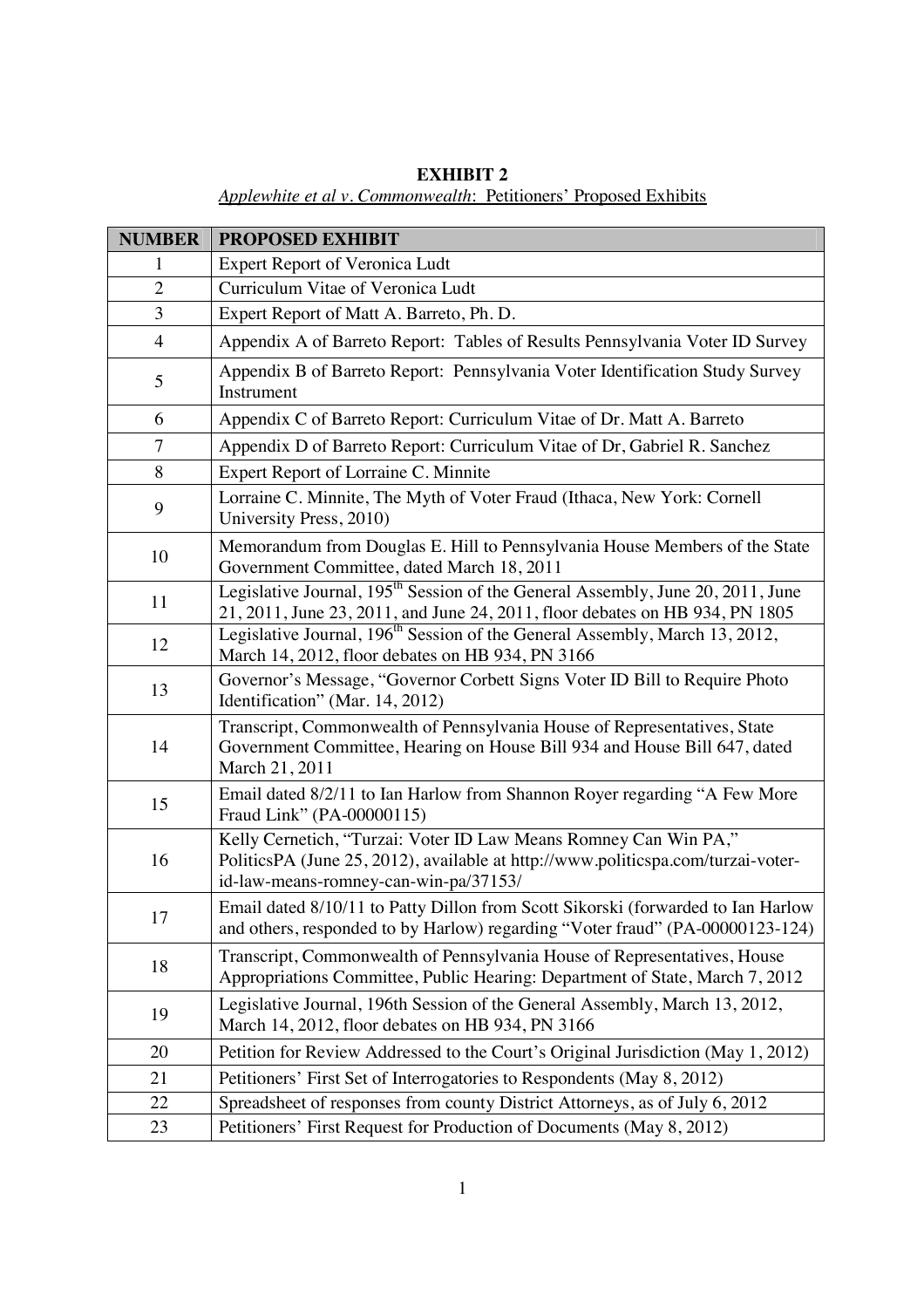| <b>NUMBER</b> | <b>PROPOSED EXHIBIT</b>                                                                                                                                                                                                                   |
|---------------|-------------------------------------------------------------------------------------------------------------------------------------------------------------------------------------------------------------------------------------------|
| 24            | Department of Justice's Ballot Access and Voting Integrity Initiative                                                                                                                                                                     |
| 25            | U.S. Congress, Senate Committee on the Judiciary, "To Enforce the 15 <sup>th</sup><br>Amendment to the Constitution of the United States: Hearings on S.1564," 89 <sup>th</sup><br>Cong., $1st$ sess., 1965                               |
| 26            | U.S. Congress, House Committee on House Administration, "To Establish a<br>Universal Voter Registration Program, and for Other Purposes: Hearings on H.R.<br>5400," 95 <sup>th</sup> Cong., 1 <sup>st</sup> sess., 1977                   |
| 27            | U.S. Congress, House Committee on House Administration, Subcommittee on<br>Elections, "Hearing on Voter Registration," 103 <sup>rd</sup> Cong., 1 <sup>st</sup> sess., January 26,<br>1993                                                |
| 28            | TEX. ELEC. CODE ANN. § 64.012 (2003)                                                                                                                                                                                                      |
| 29            | CAL. ELEC. CODE § 18520 (1994)                                                                                                                                                                                                            |
| 30            | MINN. STAT.§ 203B.03 (1999)                                                                                                                                                                                                               |
| 31            | N.J. STAT. ANN. § 19:34-11 (2011)                                                                                                                                                                                                         |
| 32            | 25 PA. CODE § 1714                                                                                                                                                                                                                        |
| 33            | Black's Law Dictionary, 8 <sup>th</sup> ed. (St. Paul: Thomson/West, 2004), 685                                                                                                                                                           |
| 34            | 25 PA. CODE § 1703(a)                                                                                                                                                                                                                     |
| 35            | Craig C. Donsanto and Nancy L. Simmons, Federal Prosecution of Election<br>Offenses, 7 <sup>th</sup> ed., U.S. Department of Justice, Criminal Division, Public Integrity<br>Section (Washington, D.C.: Government Printing Office, 2007) |
| 36            | U.S. Department of Justice, "Fact Sheet: Protecting Voting Rights and Preventing<br>Election Fraud" (Jul. 2, 2008), available at<br>http://www.justice.gov/opa/pr/2008/July/08-crt-585.html                                               |
| 37            | State Representative Daryl Metcalfe, "Metcalfe Legislation to Combat Voter<br>Fraud with Valid Photo ID Green-Lighted for House Consideration," Press<br>Release, available at http://repmetcalfe.com/NewsItem.aspx?NewsID=11314          |
| 38            | Commonwealth of Pennsylvania, Legislative Journal, 195th General Assembly,<br>2011 Regular Session, No. 47, June 20, 2011, 26                                                                                                             |
| 39            | Governor of Pennsylvania, "Governor's Message," 196th General Assembly,<br>2012 Regular Session, March 14, 2012                                                                                                                           |
| 40            | Data set produced by the Administrative Office of the United States Courts that is<br>available to researchers through the ICPSR (Inter-University Consortium for<br>Political and Social Research)                                       |
| 41            | U.S. Department of Justice, press conference, Washington, D.C., March 7, 2001,<br>available at<br>http://www.justice.gov/archive/ag/speeches/2001/0307civilrightspressconf.htm                                                            |
| 42            | U.S. Congress, House Committee on House Administration, "Hearing on 'You<br>Don't Need Papers to Vote?': Non-Citizen Voting and ID Requirements in U.S.<br>Elections," $109th Congress, 2nd Sess., June 22, 2006, 245-54$                 |
| 43            | U.S. Department of Justice, Criminal Division, Public Integrity Section, "Election<br>Fraud Prosecutions and Convictions: Ballot Access and Voting Integrity<br>Initiative, Oct. $2002$ – Sept. $2005$ , n.d.                             |
| 44            | Letter from LCCR and sign-on groups to John D. Ashcroft, October 25, 2002                                                                                                                                                                 |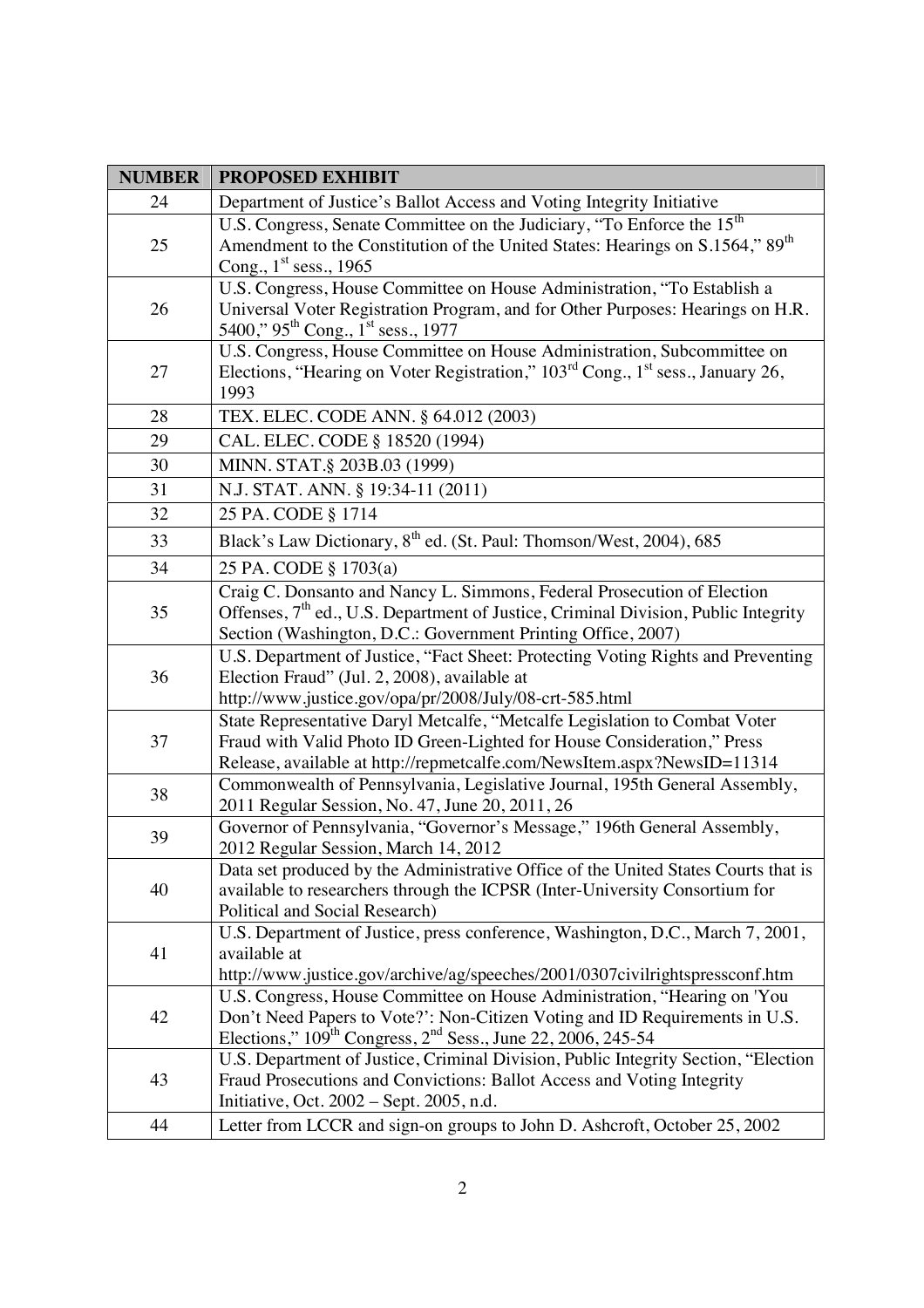| <b>NUMBER</b> | <b>PROPOSED EXHIBIT</b>                                                                                                                    |
|---------------|--------------------------------------------------------------------------------------------------------------------------------------------|
| 45            | Paula Ward, "Ex-Sheriff Pleads Guilty to Macing: DeFazio Admits to Coercing                                                                |
|               | Employees Into Contributing to His Campaign Fund," Pittsburgh Post-Gazette,                                                                |
|               | November 22, 2006.                                                                                                                         |
| 46            | 25 P.S. §§ 3501 et seq: § 3515, § 3516, § 3517, § 3518, § 3523, § 3525, § 3527, §                                                          |
|               | 3528, § 3529, § 3533, § 3534, § 3535, § 3536, § 3538, § 3539, § 3547, § 3548, §                                                            |
|               | 3553, and § 3554                                                                                                                           |
|               | Federal Judicial Center, Federal Court Cases: Integrated Database, 1997, 2005                                                              |
|               | [computer file], conducted by the Federal Judicial Center, ICPSR04306,                                                                     |
| 47            | ICPSR04382, Ann Arbor, Mich.: Inter-University Consortium for Political and                                                                |
|               | Social Research                                                                                                                            |
|               | "Final Judgment Dismissing Election Contest with Prejudice and Confirming                                                                  |
| 48            | Certification of Election of Christine Gregoire," Timothy Borders, et al. v. King                                                          |
|               | County et al., Case No. 05-2-00027-3, Superior Court of the State of Washington                                                            |
|               | for Chelan County, June 24, 2005                                                                                                           |
|               | Letter from Marci Andino, Executive Director, South Carolina Election                                                                      |
| 49            | Commission to The Honorable Alan Wilson, Attorney General of South Carolina,                                                               |
|               | dated February 22, 2012                                                                                                                    |
|               | Associated Press, "South Carolina Attorney General Informs Justice Department                                                              |
| 50            | of Voter Fraud," Augusta Chronicle (Jan. 21, 2012), available at                                                                           |
|               | http://chronicle.augusta.com/news/government/elections/2012-01-21/south-                                                                   |
|               | carolina-attorney-general-informs-justice-department                                                                                       |
|               | Brief on Behalf of Plaintiff Democratic National Committee in Opposition to                                                                |
| 51            | Defendant Republic (sic) National Committee's Motion to Vacate or Modify the                                                               |
|               | Consent Decree, Democratic National Committee v. Republican National                                                                       |
|               | Committee, Civil Action No: 81-3876 (D.N.J., 2009)                                                                                         |
| 52            | Felipe Kohn, "The United States Postal Service Undeliverable Rates for Census                                                              |
|               | 2000 MailOut Questionnaires," Census 2000 Evaluation A.6.a, April 10, 2003, 10                                                             |
| 53            | John Chesnut, "Study of the U.S. Postal Service Reasons for Undeliverability of                                                            |
|               | Census 2000 Mailout Questionnaires," Final Report, Census 2000 Evaluation<br>A.6.b, U.S. Census Bureau, September 30, 2003, iv             |
|               |                                                                                                                                            |
| 54            | Miriam Rosenthal, "Urban Update/Leave," Final Report, Census 2000 Evaluation                                                               |
|               | F.11, U.S. Census Bureau, October 3, 2002, v                                                                                               |
|               | Committee of Seventy, "Philadelphia Voter Registration Totals 1967-2011,"                                                                  |
| 55            | accessed July 10, 2012,                                                                                                                    |
|               | http://www.seventy.org/Downloads/Election_Returns_&_Data/Election_Results_                                                                 |
|               | 67-11/Philadelphia_Voter_Registration_Totals_1967-2011.pdf<br>Robert Tanner, "Flood of New Voters Signing Up," Associated Press (Sept. 28, |
| 56            | 2004), available at                                                                                                                        |
|               | http://www.usatoday.com/news/politicselections/nation/president/2004-09-28-                                                                |
|               | new-voters_x.htm                                                                                                                           |
| 57            | 25 PA. CONS. STAT. ANN. § 3146.2(1), (e)(1)-(2) (1994)                                                                                     |
|               | Pennsylvania Department of State, VotesPA website, "Voting by Absentee                                                                     |
| 58            | Ballot," available at                                                                                                                      |
|               | http://www.portal.state.pa.us/portal/server.pt?open=514&objID=1174088&parent                                                               |
|               |                                                                                                                                            |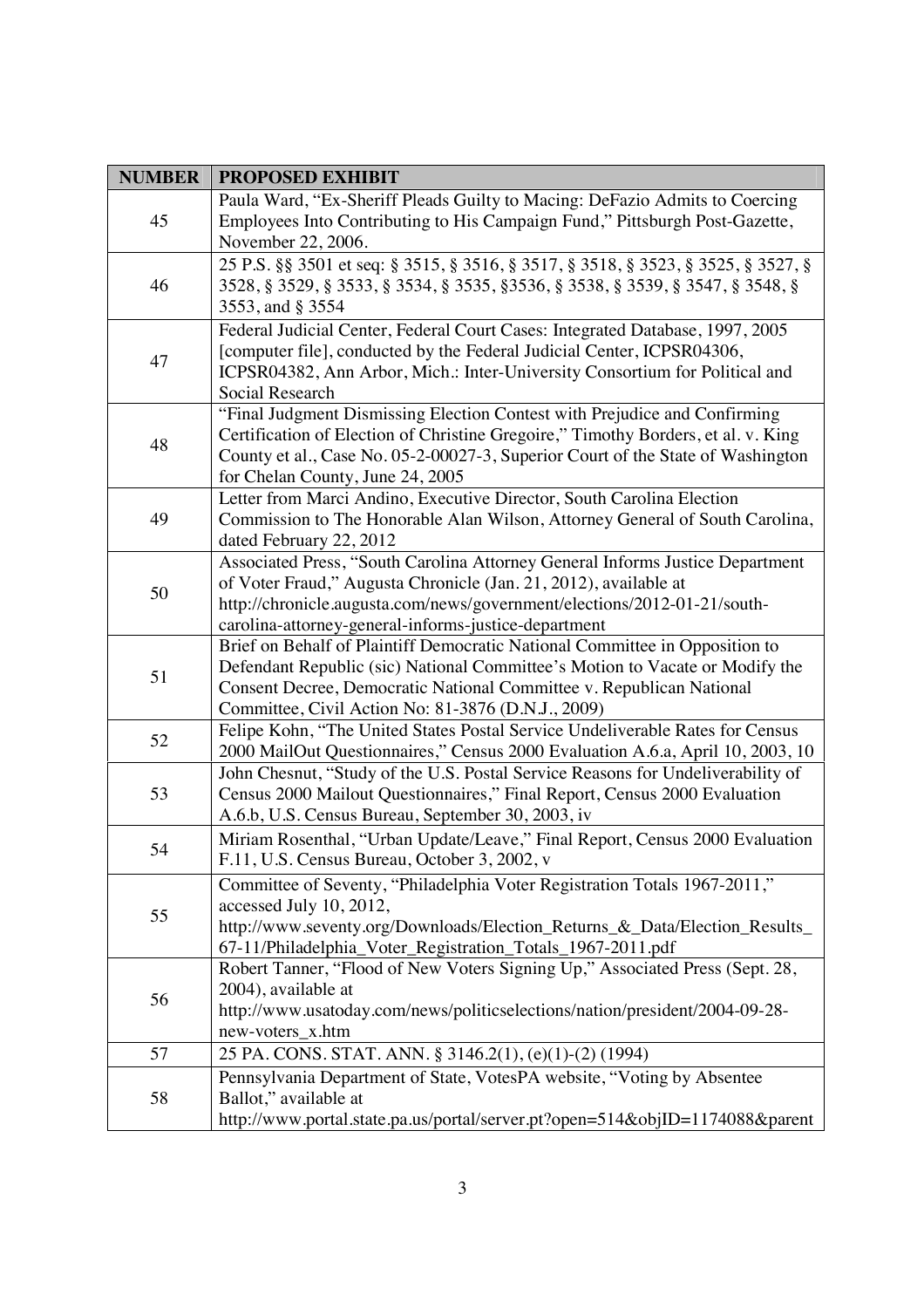| <b>NUMBER</b> | <b>PROPOSED EXHIBIT</b>                                                                                                                                                                        |
|---------------|------------------------------------------------------------------------------------------------------------------------------------------------------------------------------------------------|
|               | name=ObjMgr&parentid=7&mode=2                                                                                                                                                                  |
| 59            | U.S. v. Odom, 736 F.2d 104 (4th Cir. 1984)                                                                                                                                                     |
| 60            | U.S. v. Olinger, 759 F.2d 1293 (7th Cir. 1985)                                                                                                                                                 |
| 61            | U.S. v. Smith, 231 F.3d 800 (11th Cir. 2000)                                                                                                                                                   |
| 62            | Womack v. Foster, No. 99-953 (Ark. S.Ct. 2000)                                                                                                                                                 |
| 63            | Straughter v. Collins, 819 So. 2d 1244 (Miss. 2002)                                                                                                                                            |
| 64            | William T. McCauley, "Florida Absentee Voter Fraud: Fashioning an<br>Appropriate Judicial Remedy," University of Miami Law Review 54(3): 625-64                                                |
| 65            | Marks v. Stinson, 19 F.3d 873 (3d Cir. 1994)                                                                                                                                                   |
| 66            | U.S. v. McCranie, 144 F.3d 56 (11th Cir. 1998)                                                                                                                                                 |
| 67            | In Re: The matter of Vanessa Hill v. J.B. (Johnny) Washington, No. CV-04-122<br>(Hale County, Ala. Cir. Ct., 2006)                                                                             |
| 68            | Mac Stuart v. ACORN, U.S. District Court, Southern District of Florida, Miami<br>Division, Case No. 04-2276-civ (2004)                                                                         |
| 69            | Joni James, "Voter Fraud Charges Collapse," St. Petersburg Times (Dec. 15,<br>2005), available at<br>http://www.sptimes.com/2005/12/15/State/Voter_fraud_charges_c.shtml                       |
| 70            | FLA. STAT. §§ 97.021(36), 97.0575 (2005)                                                                                                                                                       |
| 71            | League of Women Voters of Fla. v. Cobb, 447 F. Supp. 2d 1314, 1325, (S.D.<br>Florida, 2006)                                                                                                    |
| 72            | Expert Report of Amanda W. Bergson-Shilcock                                                                                                                                                    |
| 73            | Curriculum Vitae of Amanda W. Bergson-Shilcock                                                                                                                                                 |
| 74            | U.S. Census Bureau, American Community Survey 2006-10                                                                                                                                          |
| 75            | Pennsylvania Department of Transportation Identification and Residency<br>Requirements For U.S. Citizens, available at<br>www.dmv.state.pa.us/pdotforms/fact_sheets/pub195us.pdf               |
| 76            | 8 U.S.C. § 1402 – "Persons born in Puerto Rico on or after April 11, 1899,"<br>available at http://www.law.cornell.edu/uscode/text/8/1402                                                      |
| 77            | U.S. State Department announcement "New Requirement for Puerto Rican Birth<br>Certificates," available at www.travel.state.gov/passport/passport_4807.html                                     |
| 78            | U.S. Department of State, Processing Times for Passports, available at<br>http://travel.state.gov/passport/processing/processing_1740.html                                                     |
| 79            | Government of Puerto Rico Department of Health Birth Certificate Application<br>by Mail Form, available at https://serviciosenlinea.gobierno.pr/Salud/Solicitud-<br>nac.pdf                    |
| 80            | Government of Puerto Rico Department of Health website regarding applying for<br>birth certificates, available at<br>https://serviciosenlinea.gobierno.pr/SALUD/Servicios.aspx?goto=nacimiento |
| 81            | U.S. Department of State, New Requirement for U.S. Birth Certificates, available<br>at http://travel.state.gov/passport/passport_5401.html                                                     |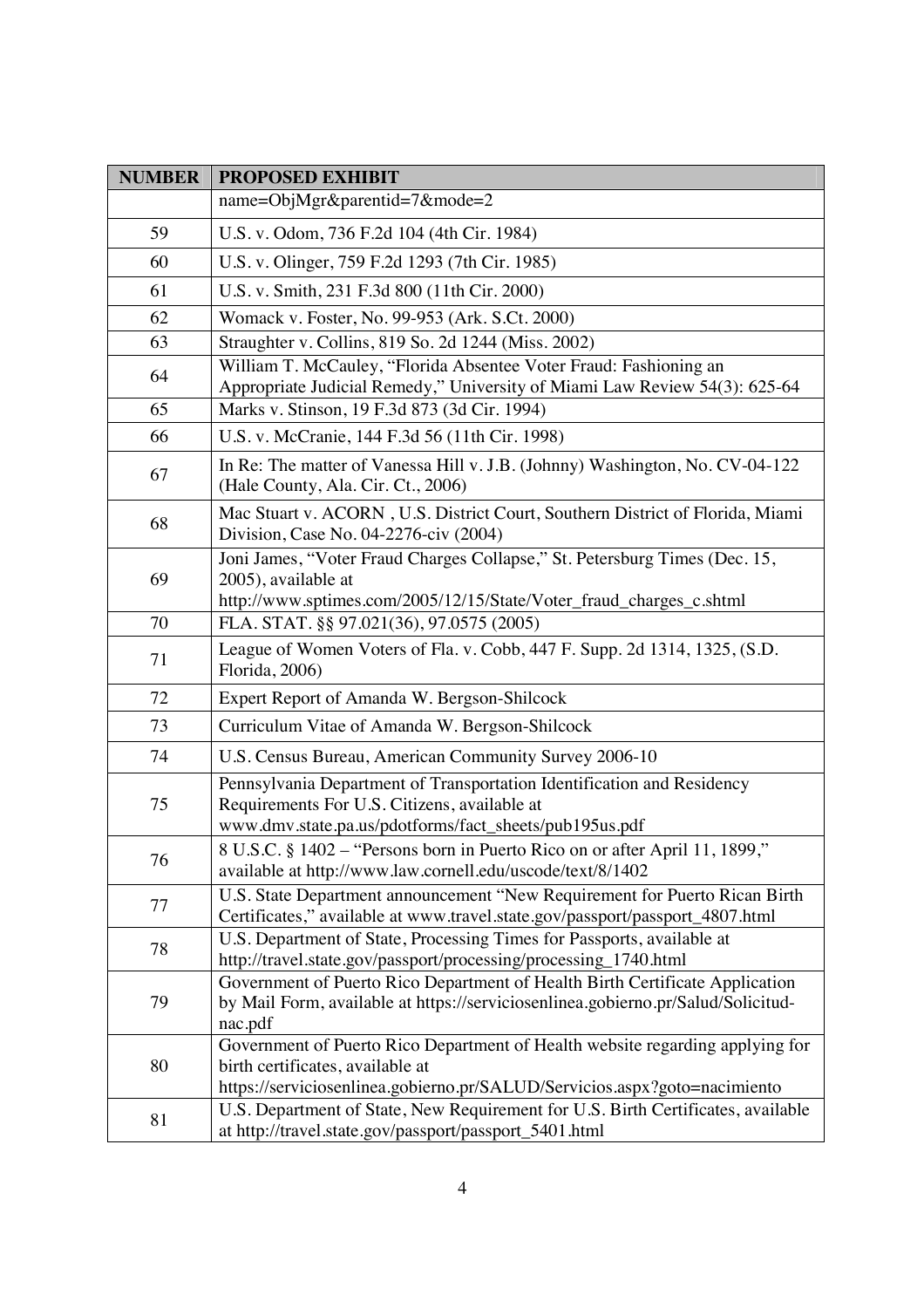| <b>NUMBER</b> | <b>PROPOSED EXHIBIT</b>                                                                                                                                                                                                                                                                                                                                                                           |
|---------------|---------------------------------------------------------------------------------------------------------------------------------------------------------------------------------------------------------------------------------------------------------------------------------------------------------------------------------------------------------------------------------------------------|
| 82            | U.S. Citizenship and Immigration Services ELIS, available at<br>http://www.uscis.gov/uscis-elis                                                                                                                                                                                                                                                                                                   |
| 83            | U.S. Citizenship and Immigration Services Processing Time Information,<br>available at https://egov.uscis.gov/cris/processTimesDisplayInit.do                                                                                                                                                                                                                                                     |
| 84            | <b>Expert Report of Michelle Levy</b>                                                                                                                                                                                                                                                                                                                                                             |
| 85            | Deposition of Ian Harlow, dated June 28, 2012                                                                                                                                                                                                                                                                                                                                                     |
| 86            | Email dated 5/4/12 to Shannon Royer, David Burgess and Jonathan Marks from<br>Ian Harlow attaching a "DOH Cancellation with Vote" spreadsheet (PA-<br>00000113-114)                                                                                                                                                                                                                               |
| 87            | Email dated 4/18/12 to Ian Harlow from David Burgess regarding "Voter records<br>without DL or SSN" and attaching a spreadsheet regarding the same (PA-<br>00005046-5049)                                                                                                                                                                                                                         |
| 88            | Email dated 6/14/12 to Patrick Geho and Shannon Royer from Ian Harlow<br>regarding "HB 934 HAVA Funds" (PA-00005559-5560)                                                                                                                                                                                                                                                                         |
| 89            | Email dated 4/9/12 to Jonathan Marks, Ian Harlow, Kathleen Kotula, Shauna<br>Clemmer and Patricia Dillon from Ronald Ruman regarding "For those with<br>expired licenses" (PA-0006849-6850)                                                                                                                                                                                                       |
| 90            | Email dated 4/17/12 to Shannon Royer, Rebecca Oyler, Megan Sweeney,<br>Kathleen Kotula, Shauna Clemmer, Steven Turner and Ian Harlow from Jonathan<br>Marks regarding "Voter ID reply to Stephanie Singer" (PA-00037815-37816)                                                                                                                                                                    |
| 91            | Email dated 3/15/12 to Shannon Royer, Carol Aichele, Steven Turner, Gregory<br>Dunlap, Evelyn Walker, Ronald Ruman, Nicholas Winkler, Rebecca Oyler,<br>Patrick Geho, Ian Harlow, Jessica Mathis, Megan Sweeney, Kathleen Kotula,<br>Shauna Clemmer, Toni Goril, Jonathan Marks and Christopher Abruzzo from<br>Jonathan Marks regarding "Follow-up re: New Voter ID Law" (PA-00047401-<br>47402) |
| 92            | Email dated 4/30/12 to Jonathan Marks and Ian Harlow from Shannon Royer<br>regarding "November Election" (PA-00022222)                                                                                                                                                                                                                                                                            |
| 93            | Email dated 4/9/12 to Ian Harlow, Jessica Mathis, Kathleen Kotula and Shauna<br>Clemmer regarding "Voter ID" (PA-00022571-22574)                                                                                                                                                                                                                                                                  |
| 94            | Email dated 4/25/12 to Shannon Royer, Ian Harlow, Ronald Ruman, Jonathan<br>Marks, and Megan Sweeney from Patrick Geho regarding "voter id - post<br>election assessment" (PA-00032264-32265)                                                                                                                                                                                                     |
| 95            | Deposition of Marina Matthew, dated June 27, 2012                                                                                                                                                                                                                                                                                                                                                 |
| 96            | Deposition of Marina Matthew, dated June 28, 2012                                                                                                                                                                                                                                                                                                                                                 |
| 97            | Applewhite et al. v. Commonwealth, Notice of Deposition for Department of<br>Health designee(s) (June $18, 2012$ )                                                                                                                                                                                                                                                                                |
| 98            | Email dated 4/10/12 to Anne Baker from Marina Matthew regarding "voter ID"<br>(PA-00027939-27941)                                                                                                                                                                                                                                                                                                 |
| 99            | Email dated 5/30/12 to Rachel Romanofsky, Debra Romberger, Neil Malady,<br>Dwayne Heckert, and William Freeman from Marina Matthew regarding "Voter<br>ID B/C forms" (PA-00027951)                                                                                                                                                                                                                |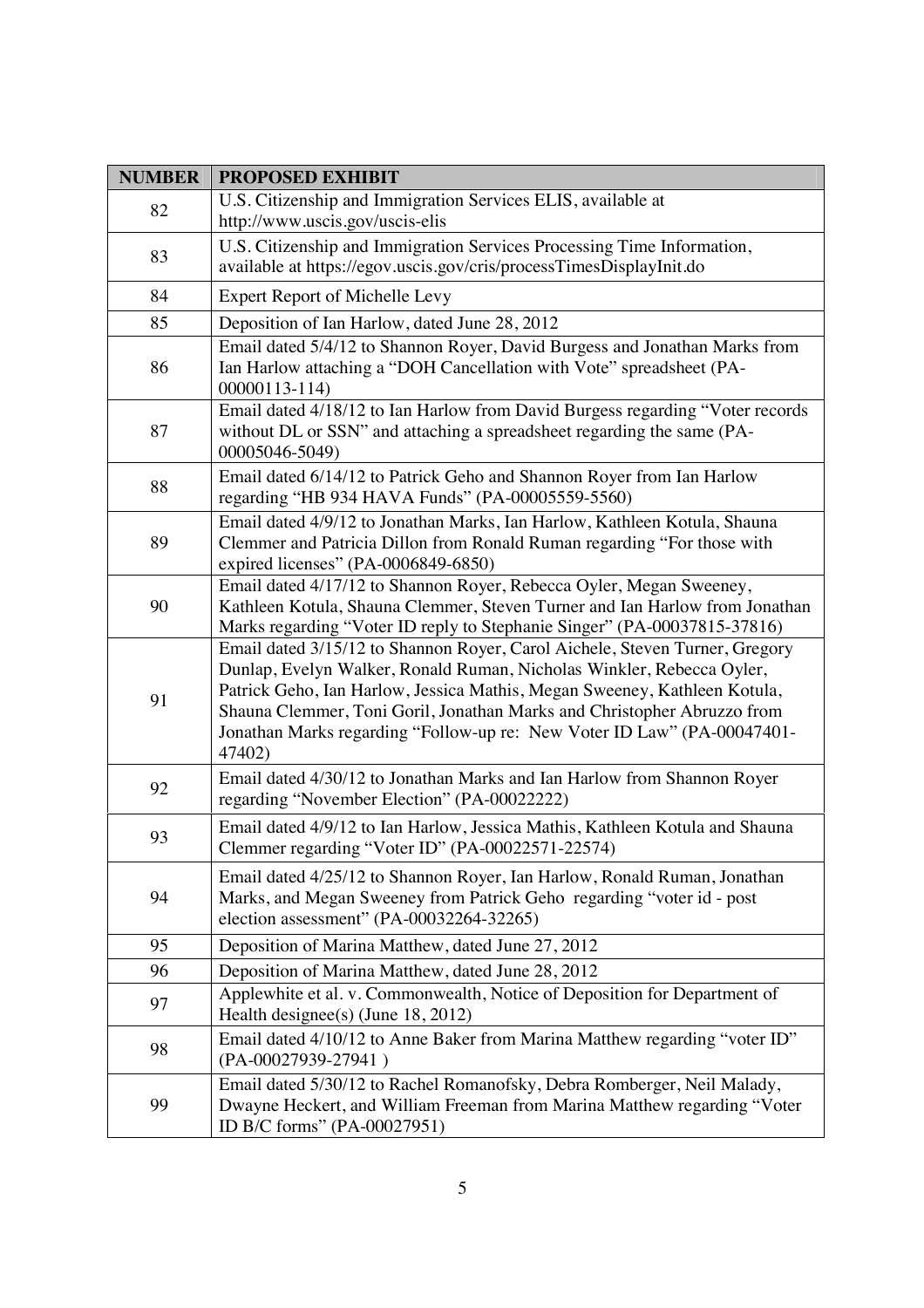| <b>NUMBER</b> | <b>PROPOSED EXHIBIT</b>                                                                                                                                                                                                                                             |
|---------------|---------------------------------------------------------------------------------------------------------------------------------------------------------------------------------------------------------------------------------------------------------------------|
| 100           | Email dated 5/8/12 to Janet Dolan, Scott Shenk and Debra Romburger from<br>Marina Matthew attaching Request for Certification of Birth Record for Voter ID<br>Purposes Only (PA-00028025-28026)                                                                     |
| 101           | Email dated 4/5/12 to Terry DiNardo and Cathy Sabol from Debra Romberger<br>regarding "Birth certificates for VOTER ID - UPDATE" (PA-00028065)                                                                                                                      |
| 102           | Memorandum dated 5/29/12 to Eli Avlia from Anne Baker regarding "Bi-<br>Monthly Report of Activities from May 15th thru May 30th, 2012" (PA-<br>00028103-28109)                                                                                                     |
| 103           | Email dated 3/22/12 to Anne Baker, Michael Wolf, Christine Cronkright, Holli<br>Senior, and Marina Matthew from Shannon Royer regarding "Birth certificates -<br>voter ID" (PA-00028114-28115)                                                                      |
| 104           | Email dated 3/28/12 to Anne Baker, Michael Wolf, Christine Cronkright, Neil<br>Malady, Andrew Sandusky, and Allison Taylor from Holli Senior regarding<br>"Newspaper Link" (PA-00028171-28173)                                                                      |
| 105           | Email dated 4/16/12 to Allison Taylor from healtheo@state.pa.us attaching an<br>application for a certified birth record (PA-00028183-84)                                                                                                                           |
| 106           | Email dated 5/23/12 to Dwayne Heckert and Debra Romberger from Matthew<br>Marina regarding "REFUND of BC fee for a Photo ID" (PA-00028281-28284)                                                                                                                    |
| 107           | Email dated 4/5/12 to Anne Baker, Allison Taylor, Karin Simpson and Debra<br>Romberger from Marina Matthew regarding "voter id" (PA-00028357)                                                                                                                       |
| 108           | Letter dated 6/1/12 to Personal Care Home Operators from the Department of<br>Welfare regarding the Voter ID law and the ability of care facilities to create<br>photo IDs for their residents and attaching a template for the ID (PA-00079220-<br>221)            |
| 109           | Pennsylvania Department of State document of frequently asked questions<br>regarding the use of a care facility ID to vote in person (PA-00034284-288)                                                                                                              |
| 110           | Pennsylvania Department of Health website regarding obtaining birth and death<br>certificates, available at<br>http://www.portal.state.pa.us/portal/server.pt/community/birth_and_death_certific<br>ates/11596                                                      |
| 111           | Pennsylvania Department of Health website providing answers to frequently<br>asked questions regarding birth certificates (PA-00004990-991)                                                                                                                         |
| 112           | Pennsylvania Department of Health website discussing obtaining a birth<br>certificate without acceptable photo identification                                                                                                                                       |
| 113           | Pennsylvania Department of Health website discussing who may request a birth<br>or death certificate                                                                                                                                                                |
| 114           | Pennsylvania Department of Health website discussing the process by which one<br>may request a birth certificate online, , available at<br>http://www.portal.state.pa.us/portal/server.pt/community/birth_certificates/14121/<br>birth_records_-_by_internet/556818 |
| 115           | Pennsylvania Department of Health website discussing the process by which one<br>may request a birth certificate by mail, available online at<br>http://www.portal.state.pa.us/portal/server.pt/community/birth_certificates/14121/                                 |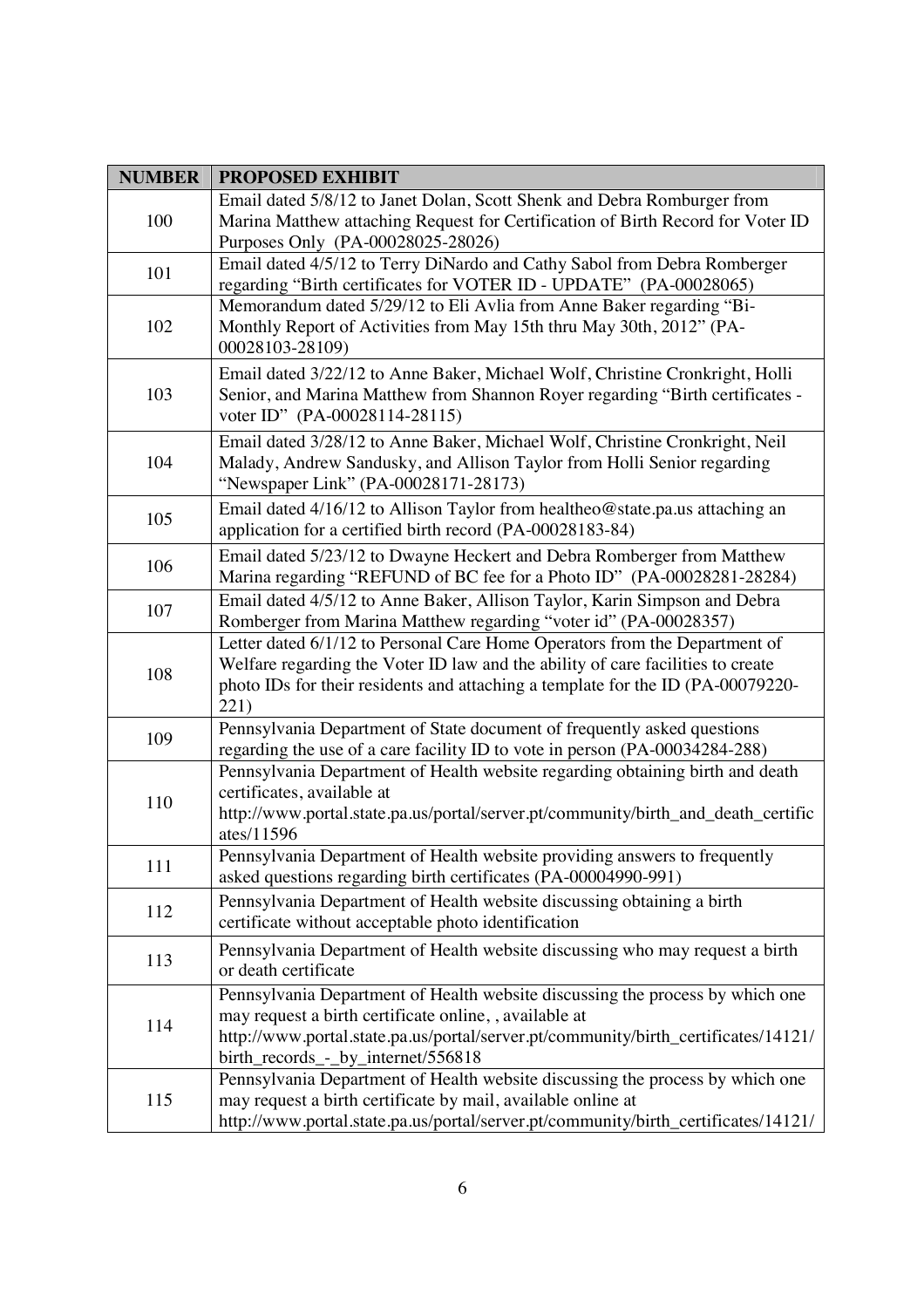| <b>NUMBER</b> | <b>PROPOSED EXHIBIT</b>                                                                                                                                                                                                                                                                                                   |
|---------------|---------------------------------------------------------------------------------------------------------------------------------------------------------------------------------------------------------------------------------------------------------------------------------------------------------------------------|
|               | birth_records_-_by_mail/556813                                                                                                                                                                                                                                                                                            |
| 116           | Pennsylvania Department of Health form for individuals seeking a birth<br>certificate who do not possess an acceptable Government-issued photo ID. (PA-<br>00054064)                                                                                                                                                      |
| 117           | Deposition of Jonathan Marks, dated June 29, 2012                                                                                                                                                                                                                                                                         |
| 118           | Pennsylvania Voter Registration Mail Application (PA-00048645-48647)                                                                                                                                                                                                                                                      |
| 119           | Email dated 4/3/12 to Shannon Royer, Jonathan Marks, Ian Harlow, Shauna<br>Clemmer, Kathleen Kotula and Megan Sweeney from Rebecca Oyler regarding<br>"Requirements of new Voter ID Law" (PA-00000397)                                                                                                                    |
| 120           | Email dated 5/2/12 to Patrick Geho, Shannon Royer, Rebecca Oyler and Megan<br>Sweeney from Jonathan Marks regarding "license" (PA-00000657-659)                                                                                                                                                                           |
| 121           | Application for initial identification card (PA-00007009-7010)                                                                                                                                                                                                                                                            |
| 122           | Pennsylvania Department of State memorandum dated 5/12/12 to county election<br>contacts from Jonathan Marks regarding "Voter ID" (PA-00010074-10075)                                                                                                                                                                     |
| 123           | Pennsylvania Department of State PA's voter ID law guide (PA-00022300-<br>22306)                                                                                                                                                                                                                                          |
| 124           | Voter ID Legislation post-enactment action plan (PA-00036543-36547)                                                                                                                                                                                                                                                       |
| 125           | Email dated 1/20/12 to Megan Sweeney from Shannon Royer regarding "Voter<br>ID Implementation" and attaching Pennsylvania Department of State and<br>Pennsylvania Department of Transportation Voter ID implementation documents<br>(PA-00047460, PA-00047461-65, PA-00047466)                                            |
| 126           | Deposition of David Burgess, dated July 10, 2012                                                                                                                                                                                                                                                                          |
| 127           | Email dated 4/20/12 to Randy Trutt, Matthew Spahr, Toni Goril and David<br>Burgess from Ian Harlow regarding "DL Backfill" and attaching an 8/19/11<br>Project Scope Statement for the Driver's License "Backfill" Project (PA-<br>00020635-20642)                                                                        |
| 128           | Email dated 6/22/12 to Shannon Royer, Jonathan Marks, Kathleen Kotula and<br>Shauna Clemmer from Ian Harlow regarding "PennDOT - DOS Analysis" and<br>attaching a memorandum regarding the same and county breakout information<br>$(PA-00056557-56560)$                                                                  |
| 129           | Pennsylvania Department of State draft memoranda dated 6/21/12 from Ian<br>Harlow to Shannon Royer regarding "PennDOT/ DOS Data Analysis" with<br>handwritten notes (PA-00056564-56568)                                                                                                                                   |
| 130           | Email dated 6/14/12 to Cassius Arulkumaran, Ian Harlow, Randy Trutt, David<br>Burgess, Frederick Umayam, Douglas Bricker, Toni Goril, Shauna Clemmer,<br>Jonathan Marks, Kathleen Kotula, Megan Sweeney, Rebecca Oyler and Anna<br>Moose from Timothy Ruppert regarding "DOS/PennDOT Backfilling" (PA-<br>00056594-56598) |
| 131           | Handwritten notes from a 6/21/12 meeting regarding Pennsylvania Department of<br>State issued ID for the purposes of voting (PA-00062313-62323)                                                                                                                                                                           |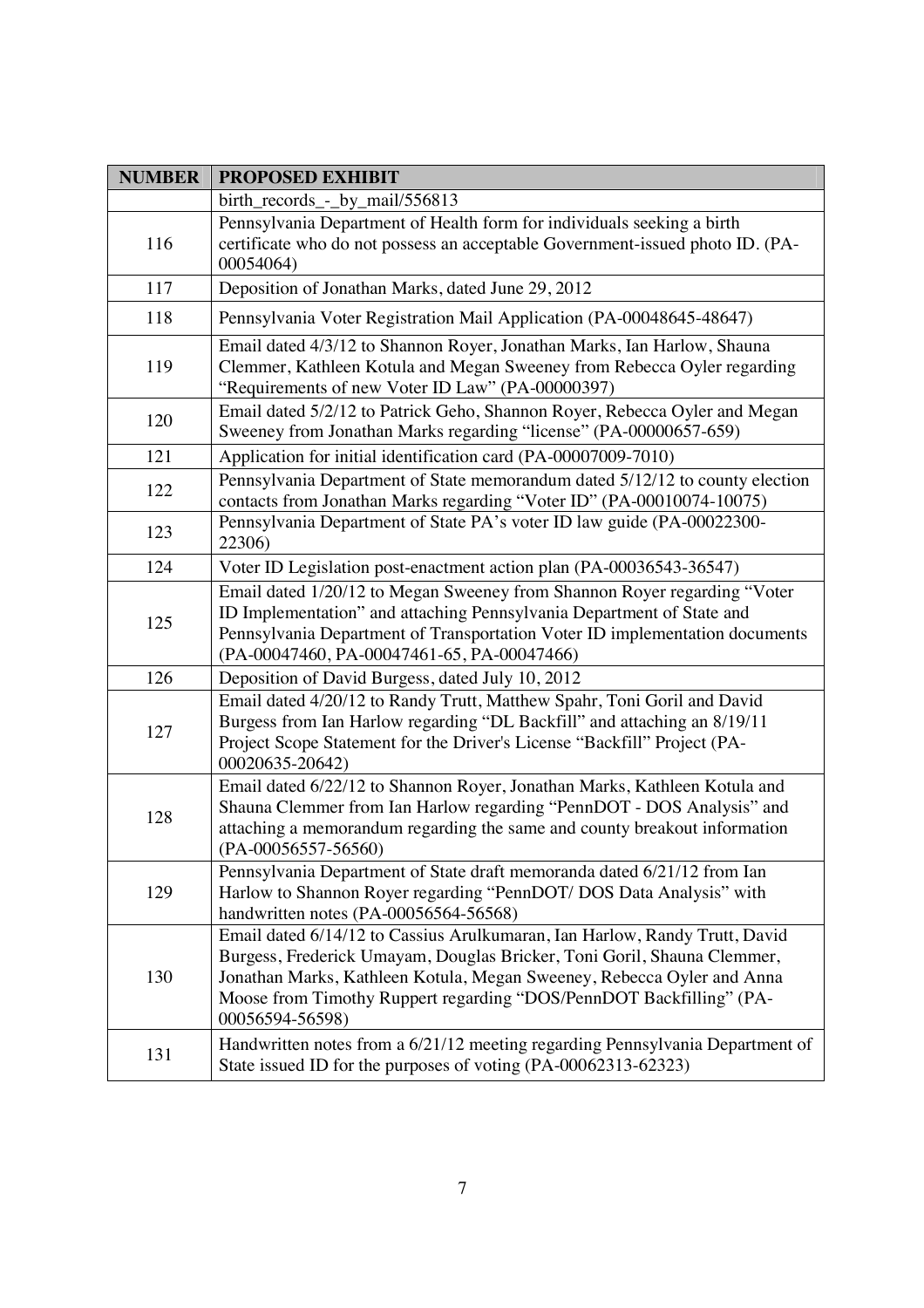| <b>NUMBER</b> | <b>PROPOSED EXHIBIT</b>                                                                                                                                                                                                                                                                   |
|---------------|-------------------------------------------------------------------------------------------------------------------------------------------------------------------------------------------------------------------------------------------------------------------------------------------|
| 132           | Email dated 6/12/12 to Shannon Royer, David Burgess, Rebecca Oyler, Patrick<br>Geho, Megan Sweeney, Steven Turner, Jonathan Marks, Jessica Mathis, Ian<br>Harlow and Shauna Clemmer from Kathleen Kotula regarding "DOS ID for<br>Voting Purposes - Discussion Items" (PA-00062426-62428) |
| 133           | Email dated 5/25/12 to David Burgess, Toni Goril from Matthew Spahr regarding<br>"Updated Sprint 3 Test Case Stats" and attaching a test results summary (PA-<br>00063881-63886)                                                                                                          |
| 134           | Email dated 6/21/12 to Ian Harlow from David Burgess regarding "More<br>information" (PA-00070836-70837)                                                                                                                                                                                  |
| 135           | Email dated 6/21/12 to Jonathan Marks and Shannon Royer from Ian Harlow<br>regarding "Printing Voter ID Notifications and Envelopes" and attaching<br>spreadsheet of costs (PA-00070847-70849)                                                                                            |
| 136           | Document showing the number of records with and without matches (PA-<br>00077281)                                                                                                                                                                                                         |
| 137           | Email dated 6/22/12 to Cassius Arulkumaran, David Burgess, Anna Moose,<br>Christopher Wolf, David Mccloskey, Sharon Bogden, Jonathan Marks and Megan<br>Sweeney from Ian Harlow regarding "CSV file for DOS mailing" (PA-00078553)                                                        |
| 138           | Deposition of Secretary of State Carol Aichele, dated July 10, 2012                                                                                                                                                                                                                       |
| 139           | Email dated 4/20/12 to Kurt Myers, Christopher Abruzzo and Shannon Royer<br>from Carol Aichele regarding "PA voter ID -- experience with my 94 year-old<br>mother and her 95-year old friend" (PA-00028534-28525)                                                                         |
| 140           | Email dated 4/20/12 to Shannon Royer, Ronald Ruman and Megan Sweeney from<br>Carol Aichele regarding "PA voter ID -- experience with my 94 year-old mother<br>and her 95-year old friend" (PA-00028536-28537)                                                                             |
| 141           | Affidavit in Support of Exemption for Sincerely Held Religious Beliefs (PA-<br>00031870-31873)                                                                                                                                                                                            |
| 142           | Email dated 5/31/12 to Matthew Keller from Megan Sweeney regarding<br>"Facilities" and attaching versions of the Voter ID Facilities Template (PA-<br>00061821-61823)                                                                                                                     |
| 143           | Email dated 6/22/12 to Megan Sweeney from Michelle Weglos regarding<br>"Colleges" (PA-00078570)                                                                                                                                                                                           |
| 144           | Applewhite et al. v. Commonwealth of Pennsylvania, Notice of Deposition for<br>Department of State designee(s) (June 18, 2012)                                                                                                                                                            |
| 145           | Applewhite et al. v. Commonwealth of Pennsylvania, Amended Answers of<br>Respondents to Petitioners' First Set of Interrogatories (June 7, 2012)                                                                                                                                          |
| 146           | Pennsylvania Department of State PA's voter ID law guide, dated 5/24/12 (PA-<br>00079971-78)                                                                                                                                                                                              |
| 147           | Pennsylvania Department of State website providing Carol Aichele's biography,<br>available at<br>http://www.portal.state.pa.us/portal/server.pt?open=514&objID=571783&mode=<br>$\overline{2}$                                                                                             |
| 148           | Deposition of Shannon Royer, dated July 10, 2012                                                                                                                                                                                                                                          |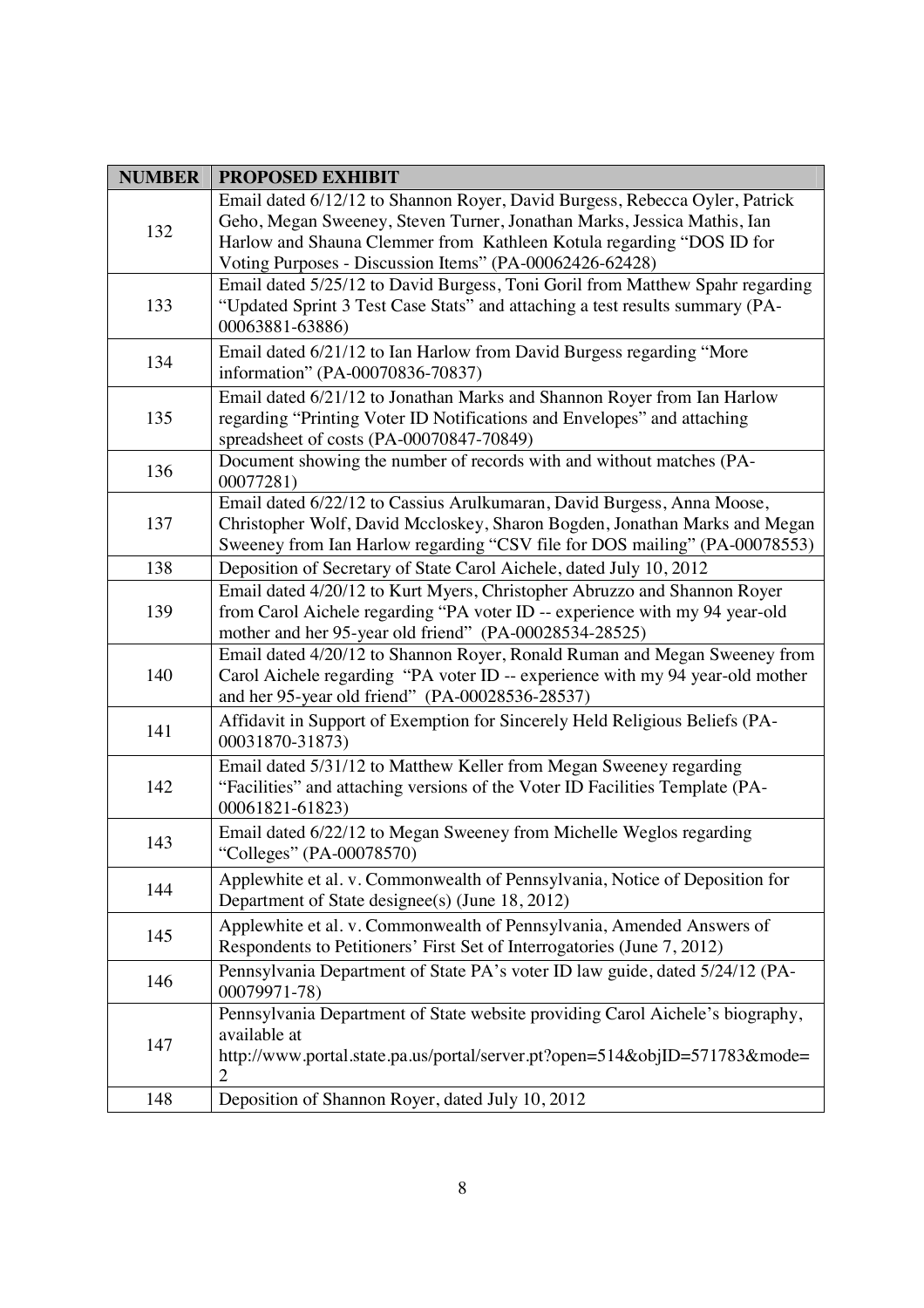| <b>NUMBER</b> | <b>PROPOSED EXHIBIT</b>                                                                                                                                                                                                  |
|---------------|--------------------------------------------------------------------------------------------------------------------------------------------------------------------------------------------------------------------------|
| 149           | Email dated 3/28/12 to Ronald Ruman from Owen McEvoy (forwarded to<br>Shannon Royer) attaching spreadsheet on "Voting Irregularities in Pennsylvania."<br>$(PA-00000116-119)$                                            |
| 150           | Email dated 5/4/12 to Carol Aichele, Steven Turner, Kathleen Kotula and Shauna<br>Clemmer from Shannon Royer regarding "I See Dead People" and attaching<br>"DOH Cancellation with Vote" spreadsheet. (PA-00000120-122)  |
| 151           | Email dated 5/2/12 to Carol Aichele and Jonathan Marks from Shannon Royer<br>regarding "ID for Voting Purposes" (PA-00000213-216)                                                                                        |
| 152           | Email dated 5/9/12 to Shannon Royer, Ronald Ruman and Megan Sweeney from<br>Patrick Geho regarding "Voter ID" (PA-00000220-221)                                                                                          |
| 153           | Email dated 4/23/12 to Shannon Royer, Rebecca Oyler and Megan Sweeney from<br>Patrick Geho regarding "Inquirer editorial today - Voter ID" (PA-00031987-<br>31988)                                                       |
| 154           | Email dated 5/11/12 to Shannon Royer, Ronald Ruman, Nicholas Winkler,<br>Kathleen Kotula, Shauna Clemmer and Patrick Geho from Megan Sweeney<br>regarding "Letter to the Editor in today's Patriot" (PA-00031992)        |
| 155           | Email dated 4/19/12 to Ronald Ruman and Megan Sweeney from Shannon Royer<br>regarding "PA voter ID -- experience with my 94 year-old mother and her 95-year<br>old friend" (PA00032128)                                  |
| 156           | Email dated 5/4/12 to Shannon Royer and Megan Sweeney from Jonathan Marks<br>regarding "Voter ID Problem" (PA-00056687-56689)                                                                                            |
| 157           | Email dated 6/20/12 to Shannon Royer and Jonathan Marks from Ian Harlow<br>regarding "PennDOT, DOS and the weekend" (PA-00061749)                                                                                        |
| 158           | Email dated 6/12/12 to Carol Aichele, Evelyn Walker, Mitchell Weglos and<br>Barbara Smotherman from Shannon Royer regarding "Hot List Update" (PA-<br>00062429)                                                          |
| 159           | Email dated 6/21/12 to Shannon Royer, Megan Sweeney, Jonathan Marks, Ian<br>Harlow, Rebecca Oyler and Trisha Malehorn from Patrick Geho regarding "More<br>Voter Fraud" and attaching a news article (PA-00070839-70842) |
| 160           | Email dated 6/15/12 to Megan Sweeney from Michelle Weglos regarding<br>"Questions Attached" and attaching voter ID implementation questions for other<br>states (PA-00079312-79313)                                      |
| 161           | Email dated 6/19/12 to Shannon Royer from Megan Sweeney discussing "Today's<br>Meeting" (PA-00079356-79357)                                                                                                              |
| 162           | Email dated 6/18/12 to Shannon Royer from Megan Sweeney attaching Voter ID<br>Weekly Update dated 6/28/12 (PA-00080240-80245)                                                                                            |
| 163           | Email dated 6/15/12 to Shannon Royer, Rebecca Oyler, Patrick Geho, Kathleen<br>Kotula, Shauna Clemmer and Jonathan Marks from Megan Sweeney regarding<br>"Number of IDs issued by PennDOT as of 6/14" (PA-00081291)      |
| 164           | Form letter to voters from Carol Aichele providing information regarding the type<br>of ID that is acceptable for the purposes of voting, and the methods by which<br>such IDs may be obtained                           |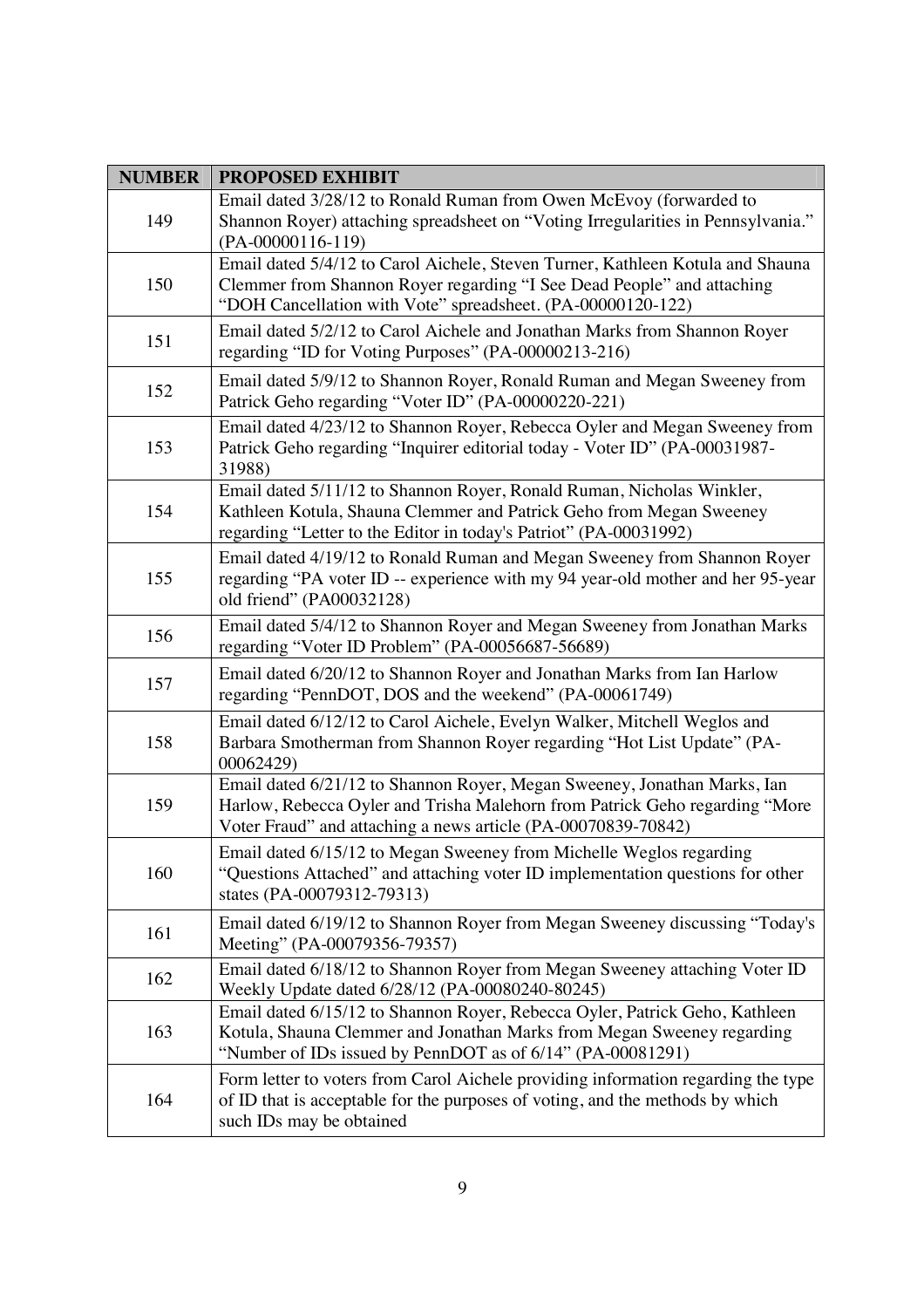| <b>NUMBER</b> | <b>PROPOSED EXHIBIT</b>                                                                                                                                                                                                                              |
|---------------|------------------------------------------------------------------------------------------------------------------------------------------------------------------------------------------------------------------------------------------------------|
| 165           | Draft of application form for affirmation of initial issuance PA Department of                                                                                                                                                                       |
|               | State ID for the purposes of voting                                                                                                                                                                                                                  |
| 166           | Deposition of Bryan Kendro, dated July 11, 2012                                                                                                                                                                                                      |
| 167           | Legislative bill analysis of the voter ID law dated 5/16/11 (PA-0005361-5362)                                                                                                                                                                        |
| 168           | Chart of voter registration rates in various states, taken from, "The Impact of the<br>National Voter Registration Act, 2009-2010" (PA-0005547)                                                                                                      |
| 169           | Email dated 4/5/12 to Bryan Kendro, Andrew Sandusky, Michael Wolf and<br>Megan Sweeney from Rebecca Oyler regarding "voter ID" (PA-00052126-<br>52127)                                                                                               |
| 170           | Email dated 6/21/11 to Janet Dolan, Scott Shenk, Chris Miller, Andrew Cline,<br>Kara Templeton, and Donald Smith, from Kurt Myers regarding "HB 934" and<br>attaching "HB 934 Fiscal Note Backup" (PA-00053083-53085)                                |
| 171           | Email dated 5/17/11 to Eric Dice, Stacey Ritter, Paul Gnazzo, Cindy Cashman<br>and Kara Templeton from Kurt Myers regarding "Data Request: House<br>Appropriations Committee (D)" (PA-00054269-54272)                                                |
| 172           | Applewhite et al. v. Commonwealth of Pennsylvania, Notice of Deposition for<br>Pennsylvania Department of Transportation designee(s), dated 6/18/12                                                                                                  |
| 173           | Deposition of Rebecca Oyler, dated July 9, 2012                                                                                                                                                                                                      |
| 174           | Email dated 6/27/12 to Rebekah Myers, Andrew Paris, Mitchell Weglos, Shannon<br>Royer, Patrick Geho, Bryan Kendro, Natasha Schloch and Joseph Murzyn from<br>Rebecca Oyler regarding "FN on HB 934" and attaching Fiscal Note (PA-<br>00005160-5162) |
| 175           | Email dated 2/2/12 to Mitchell Weglos, Shannon Royer, Patrick Geho and Megan<br>Sweeney regarding "photo ID, elderly requirement and turnout" (PA-00005062-<br>5064)                                                                                 |
| 176           | Email dated 3/22/12 to David Burgess from Rebecca Oyler regarding "Voter ID"<br>(PA-00015015-00015019)                                                                                                                                               |
| 177           | Email dated 4/3/12 to Megan Sweeney from Rebecca Oyler regarding "Resources<br>for presentation" (PA-00032176-32178)                                                                                                                                 |
| 178           | Email dated 5/12/12 to Mitchell Weglos from Rebecca Oyler regarding<br>"Articles/examples of absentee fraud" (PA-00048812)                                                                                                                           |
| 179           | PA Department of State Press Release dated 7/3/12 stating that most registered<br>voters have a photo ID                                                                                                                                             |
| 180           | Deposition of Ronald Ruman, dated June 28, 2012                                                                                                                                                                                                      |
| 181           | Email dated 12/20/11 to Shannon Royer, Patrick Geho, Ronald Ruman and<br>Mitchell Weglos from Rebecca Oyler regarding "Interesting case/article" (PA-<br>00004975-4976)                                                                              |
| 182           | Email dated 12/22/11 to Shannon Royer, Patrick Geho, Ronald Ruman, Jonathan<br>Marks and Mitchell Weglos from Rebecca Oyler regarding "New York Voter<br>Fraud Case" (PA-00004980-4981)                                                              |
| 183           | Email dated 11/21/11 to Ronald Ruman from Jessica Mathis regarding<br>"provisional ballots" (PA-00004974)                                                                                                                                            |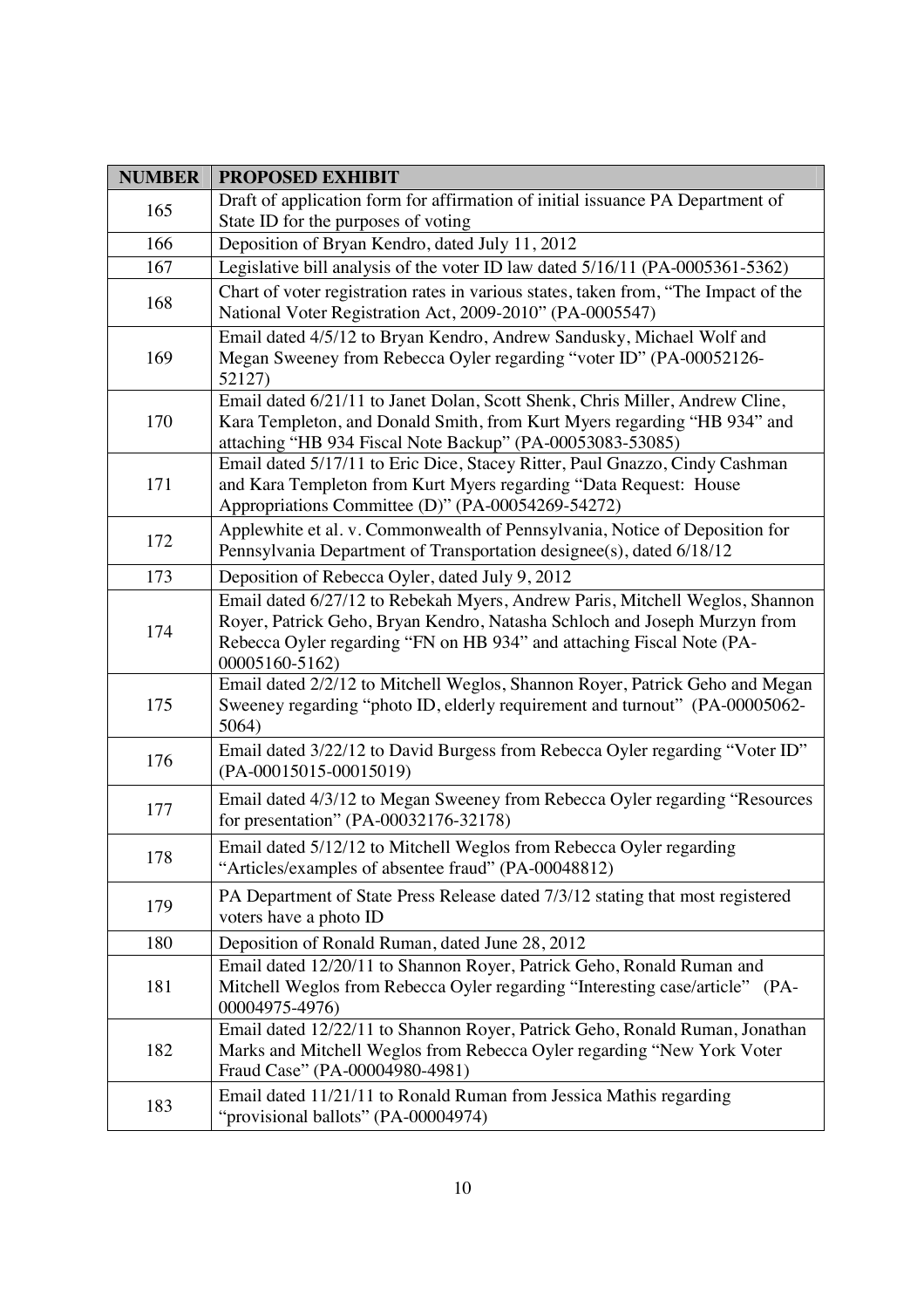| <b>NUMBER</b> | <b>PROPOSED EXHIBIT</b>                                                                                                                                                                                                                                 |
|---------------|---------------------------------------------------------------------------------------------------------------------------------------------------------------------------------------------------------------------------------------------------------|
| 184           | Email dated 3/7/12 to Shannon Royer and Patrick Geho from Ronald Ruman<br>regarding "Voter turnout information" and attaching a document highlighting the<br>benefits of and need for the voter ID law (PA-00005069; PA-00005131-5141)                  |
| 185           | Email dated 3/8/12 to Barbara Dupler from Ronald Ruman regarding "PR plan<br>for voter ID" and attaching a marketing proposal for the voter ID law (PA-<br>00007123-7125)                                                                               |
| 186           | Pennsylvania Department of State document dated 4/3/12 on the education and<br>implementation of the voter ID law (PA-00007138-7158)                                                                                                                    |
| 187           | Pennsylvania Department of State's marketing proposal for the voter ID law (PA-<br>00007166-7167)                                                                                                                                                       |
| 188           | Fact sheet from the Appropriations Committee Budget Hearings Fast Facts from<br>the Bureau of Commissions, Elections and Legislation about voter registration,<br>Help America Vote Act statistics, the SURE system and lobbyists (PA00007212-<br>7214) |
| 189           | Fact sheet from the Appropriations Budget Hearings Bureau of Commissions,<br>Elections and Legislation Overview, outlining the funds available (PA-00007215-<br>7217)                                                                                   |
| 190           | Memorandum from the Department of State 2012 Budget Appropriations<br>Hearings, Office of Communications and Press discussing voter outreach and<br>education efforts (PA-00007258-7261).                                                               |
| 191           | Email dated 3/29/12 to Shannon Royer from Ronald Ruman regarding "voter<br>fraud "and attaching spreadsheet on voter irregularities in Pennsylvania (PA-<br>00000116-117, PA-0000118-19)                                                                |
| 192           | Email dated 3/22/12 to Barbara Dupler from Shannon Royer regarding "Talking<br>Points" (PA-00007111)                                                                                                                                                    |
| 193           | Voter ID project plan. (PA-00007094-7110)                                                                                                                                                                                                               |
| 194           | Email dated 4/18/12 to Shannon Royer, Jonathan Marks, Kathleen Kotula and<br>Shauna Clemmer from Ronald Ruman regarding "News conference" (PA-<br>0006856-6857)                                                                                         |
| 195           | Pennsylvania Department of State's VotesPA website discussing the new voter<br>ID law                                                                                                                                                                   |
| 196           | Deposition of Kurt Myers, dated June 27, 2012                                                                                                                                                                                                           |
| 197           | Applewhite et al. v. Commonwealth, Notice of Deposition, Myers individual<br>capacity (June 6, 2012)                                                                                                                                                    |
| 198           | Email dated 6/28/11 to Patrick Geho, Patricia Dillon, Rebecca Oyler and Mitchell<br>Weglos from Ronald Ruman regarding "Cost analysis" (PA-00051231)                                                                                                    |
| 199           | Conference call reminder with hand written notes regarding the process of<br>obtaining a birth certificate for the purposes of voting (PA-00052202-52203)                                                                                               |
| 200           | Email dated Kurt Myers, and Gary Kaskie from Kara Templeton regarding<br>"HOT!! Data request for Kurt" (PA-00052246-52247)                                                                                                                              |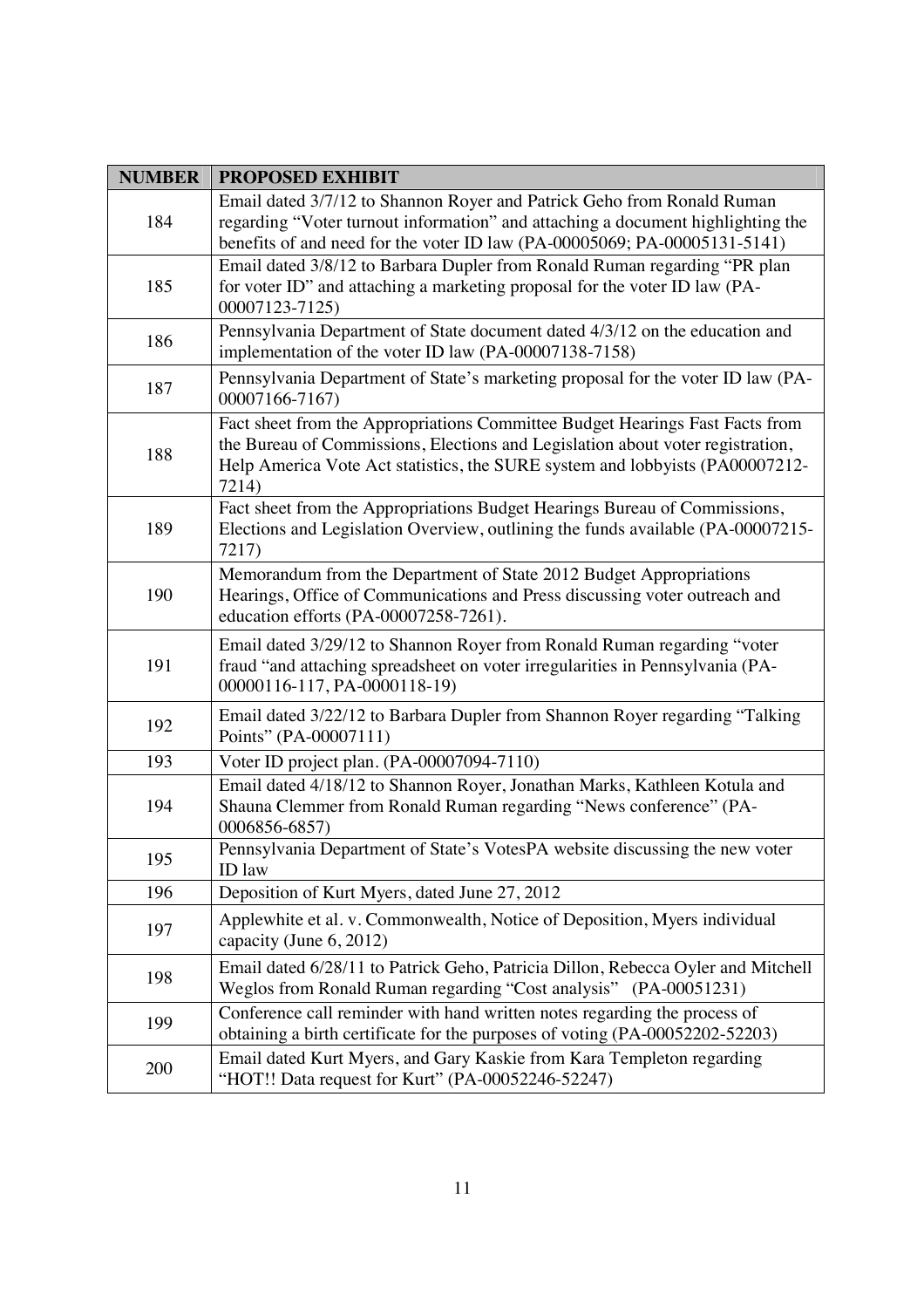| <b>NUMBER</b> | <b>PROPOSED EXHIBIT</b>                                                                                                                                                                                                                                                                                                                          |
|---------------|--------------------------------------------------------------------------------------------------------------------------------------------------------------------------------------------------------------------------------------------------------------------------------------------------------------------------------------------------|
| 201           | Emails dated 4/18/12 to Shannon Royer, Kathleen Kotula, Rebecca Oyler, Paul<br>Gnazzo, Cindy Cashman, Janet Dolan, Donald Smith and Joseph Murzyn from<br>Kurt Myers regarding "Another Voter ID question" attaching affirmation that<br>voter does not possess proof of identification for voting purposes (PA-00053985-<br>53987, PA-00053988) |
| 202           | Email dated 3/28/12 to Donald Smith, Andrew Gordon and Janet Dolan from<br>Kurt Myers regarding "Voter ID Update" attaching documents on Voter ID-<br>expired products (PA-00054046-54048)                                                                                                                                                       |
| 203           | Email dated 6/28/11 to Kurt Myers, Janet Dolan and Natasha Schock from Bryan<br>Kendro regarding "FN on HB 934" (PA-00054165-54167)                                                                                                                                                                                                              |
| 204           | Email dated 4/20/12 to Bryan Kendro, Barry Schloch, Mark Compton and Janet<br>Dolan from Kurt Myers regarding "Hours of Operation" and attaching document<br>on extended hours of operation during the week of 11/4/12 and Monday 11/12/12<br>(PA-00054264-54265)                                                                                |
| 205           | PA House Committee on Appropriations Fiscal Note Conference Committee<br>Report dated 2/14/06                                                                                                                                                                                                                                                    |
| 206           | PA Department of Transportation website listing of Pennsylvania Department of<br>Transportation Photo & Exam Centers                                                                                                                                                                                                                             |
| 207           | 91 PA. CODE § 91.1-8, on Identification Cards                                                                                                                                                                                                                                                                                                    |
| 208           | Pennsylvania Department of Transportation website discussing the new voter ID<br>law                                                                                                                                                                                                                                                             |
| 209           | Affirmation that voter does not possess proof of identification for voting purposes<br>$(PA-00054062)$                                                                                                                                                                                                                                           |
| 210           | Documents related to Danny Rosa                                                                                                                                                                                                                                                                                                                  |
| 211           | Pennsylvania Department of Transportation Memorandum dated 11/9/09<br>regarding the birth certificate exception process                                                                                                                                                                                                                          |
| 212           | Pennsylvania Department of State, "Secretary of Commonwealth Announces<br>Simplified Process for Obtaining Voter ID, Reminds Voters Photo ID Not<br>Required for April 24 Primary" (Apr. 18, 2012) (PA-00036026-36027)                                                                                                                           |
| 213           | Pennsylvania Department of State, "Secretary of Commonwealth Announces<br>Simplified Method to Obtain Photo ID for Pennsylvania-Born Voters" (May 23,<br>2012) (PA-00053971-53972)                                                                                                                                                               |
| 214           | "Corbett Administration limits discussion on voter ID," Philly.com (June12,<br>2012), available at http://www.philly.com/philly/news/politics/158450406.html                                                                                                                                                                                     |
| 215           | Pennsylvania Department of State VotesPA website page discussing the new<br>voter ID law                                                                                                                                                                                                                                                         |
| 216           | Deposition of Kurt Myers Day 2, dated July 18, 2012                                                                                                                                                                                                                                                                                              |
| 217           | All documents marked at the deposition of Kurt Myers Day 2 on July 18, 2012                                                                                                                                                                                                                                                                      |
| 218           | Deposition of Jonathan Marks Day 2, dated July 19, 2012                                                                                                                                                                                                                                                                                          |
| 219           | All documents marked at the deposition of Jonathan Marks Day 2 on July 19,<br>2012                                                                                                                                                                                                                                                               |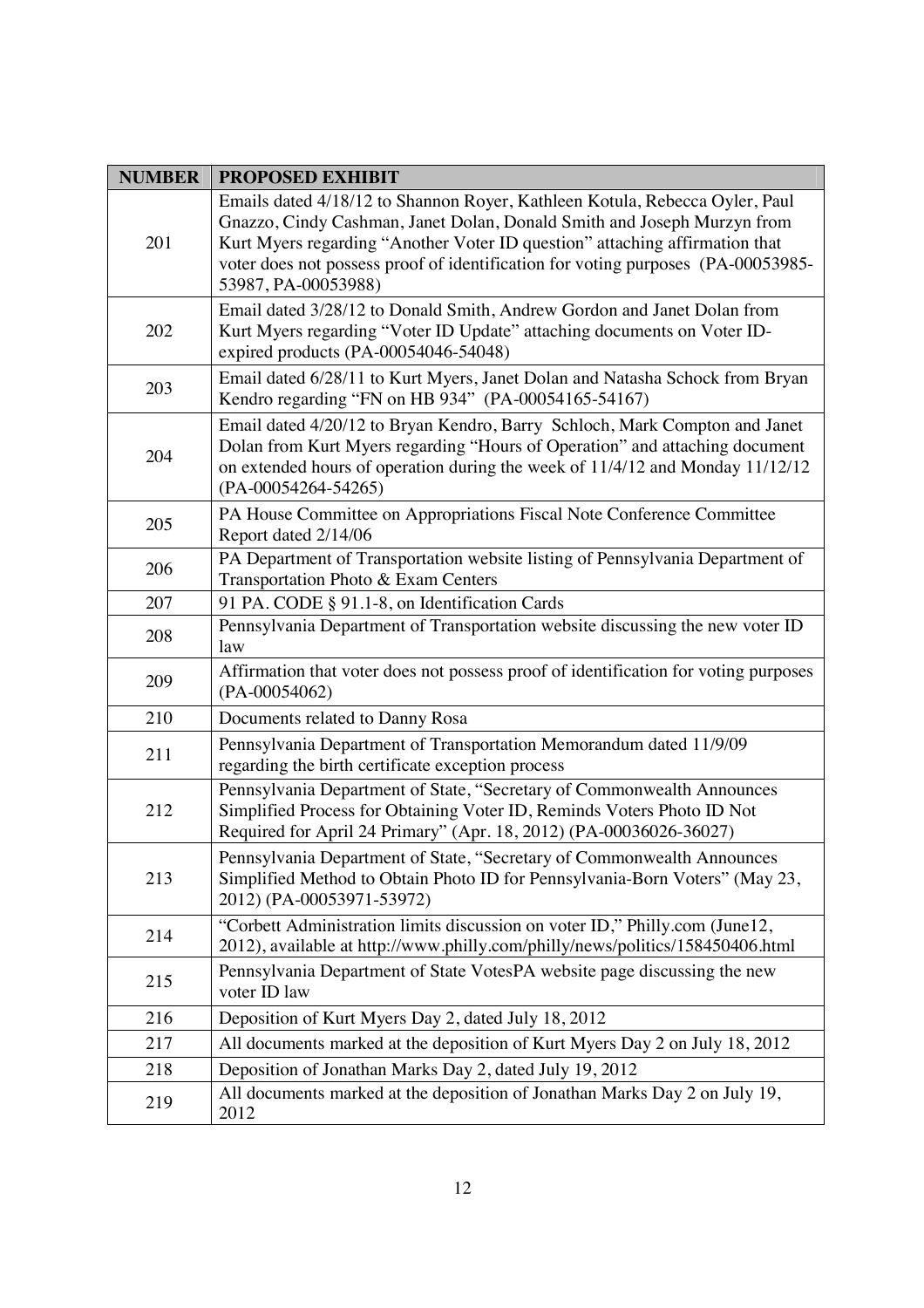| <b>NUMBER</b> | <b>PROPOSED EXHIBIT</b>                                                                                                                                                                                             |
|---------------|---------------------------------------------------------------------------------------------------------------------------------------------------------------------------------------------------------------------|
| 220           | Documents and videos related to identification, interviews and voting history<br>produced by plaintiff Applewhite (VOTE-00000001, VOTE-00000018, VOTE-<br>00000020, VOTE-00000110-116, VOTE-00001811-813)           |
| 221           | Documents and videos related to identification, interviews and voting history<br>produced by plaintiff Block (VOTE-00000003, VOTE-00000019, VOTE-<br>00000021-33, VOTE-00001813)                                    |
| 222           | Documents and videos related to identification, interviews and voting history<br>produced by plaintiff Bookler (VOTE-00000004, VOTE-00001812)                                                                       |
| 223           | Documents related to the identification, interviews and voting history produced<br>by plaintiff Cuttino (VOTE-00000005, VOTE-00000034-47)                                                                           |
| 224           | Document related to the voting history produced by plaintiff Dickerson (VOTE-<br>00000006)                                                                                                                          |
| 225           | Documents related to identification, interviews and voting history produced by<br>plaintiff Lee (VOTE-00000008, VOTE-00000056-110, VOTE-00000117)                                                                   |
| 226           | Documents related to identification, interviews and voting history produced by<br>plaintiff Marsh (VOTE-00000009-014)                                                                                               |
| 227           | Documents related to identification, interviews and voting history produced by<br>plaintiff Schor (VOTE-00000015-17)                                                                                                |
| 228           | Documents related to Voter ID education produced by the League of Women<br>Voters of PA (VOTE-00000118-01802)                                                                                                       |
| 229           | Documents related to Voter ID produced by HAP (VOTE-00001803-810)                                                                                                                                                   |
| 230           | Documents related to Voter ID produced by the NAACP (VOTE-00001814 -<br>01907)                                                                                                                                      |
| 231           | Subpoena responses by Pennsylvania District Attorneys (VOTE-00001908-<br>02024)                                                                                                                                     |
| 232           | Documents related to Anna Gonzalez (VOTE-00002025-043)                                                                                                                                                              |
| 233           | Map of Department of Motor Vehicle centers and polling locations                                                                                                                                                    |
| 234           | List of Pennsylvania Department of Transportation Driver and Vehicle Services -<br>Service Centers, available at<br>https://www.dot3.state.pa.us/locator/AmsServlet.jsp#top?20120717071739162=2<br>0120717071739162 |
| 235           | Locations of Pennsylvania Department of Transportation Driver and Vehicle<br>Services, available at<br>https://www.dot3.state.pa.us/locator/locator.jsp#top?20120717071738849=20120<br>717071738849                 |
| 236           | Chart of Pennsylvania Department of State and Department of Transportation<br>website changes relating to Voter ID and supporting website snapshots                                                                 |
| 237           | Stipulation dated 6/12/12                                                                                                                                                                                           |
| 238           | Video of Representative Mike Turzai commenting on Voter ID, available at<br>http://www.youtube.com/watch?v=87NN5sdqNt8                                                                                              |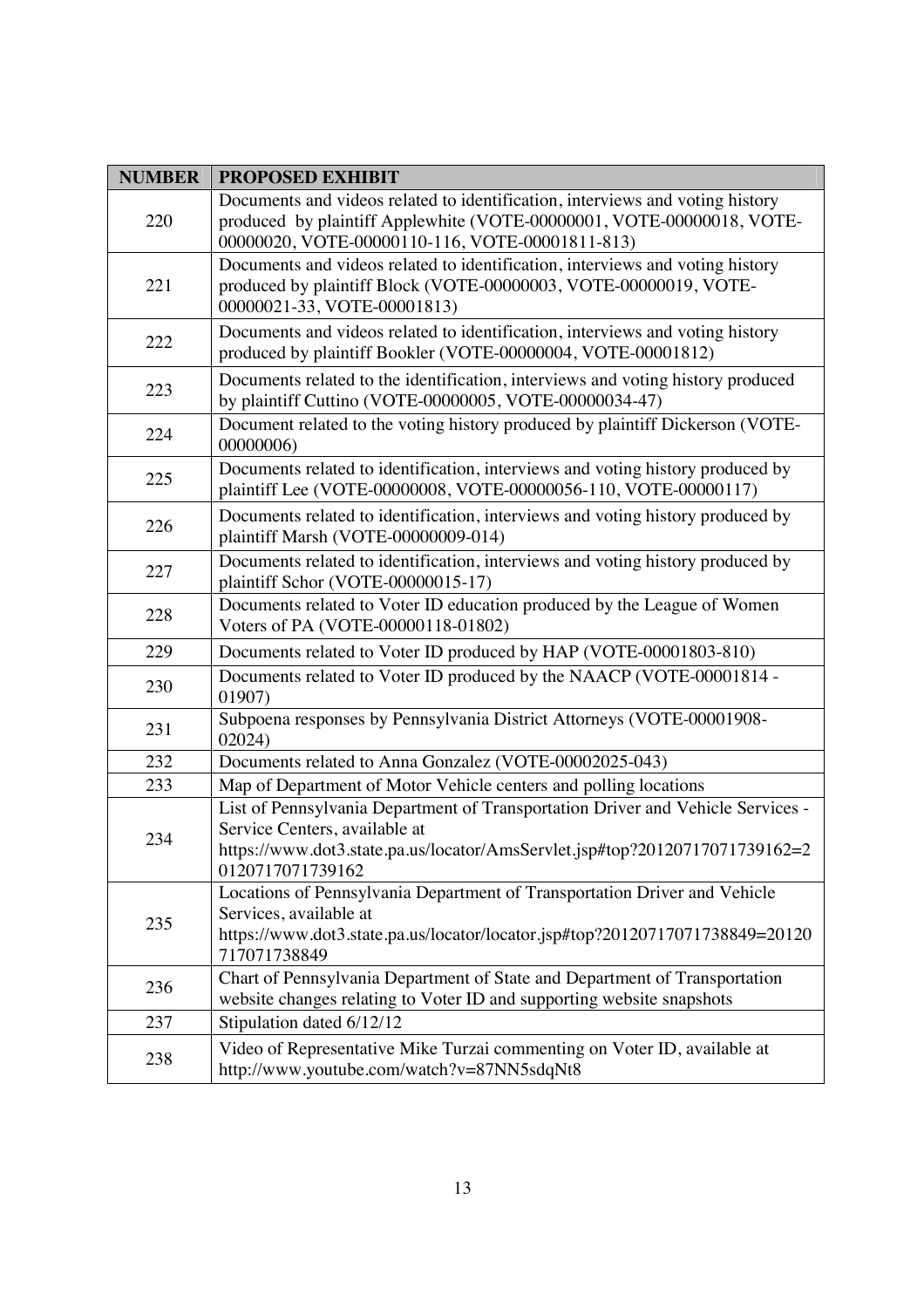| <b>NUMBER</b> | <b>PROPOSED EXHIBIT</b>                                                                                                                                                                                                                                              |
|---------------|----------------------------------------------------------------------------------------------------------------------------------------------------------------------------------------------------------------------------------------------------------------------|
| 239           | Pennsylvania House of Representatives Roll Call for House Bill 934 PN 3166,<br>available at                                                                                                                                                                          |
|               | http://www.legis.state.pa.us/CFDOCS/Legis/RC/Public/rc_view_action2.cfm?ses<br>s_yr=2011&sess_ind=0&rc_body=H&rc_nbr=1210                                                                                                                                            |
| 240           | Senate of Pennsylvania Roll Call for House Bill 934 PN 3166, available at<br>http://www.legis.state.pa.us/CFDOCS/Legis/RC/Public/rc_view_action2.cfm?ses<br>s_yr=2011&sess_ind=0&rc_body=S&rc_nbr=555                                                                |
| 241           | Voter ID PSA video from "votespa.com," available at<br>http://www.youtube.com/watch?v=RrxRow4j2JQ&feature=youtu.be                                                                                                                                                   |
| 242           | Voter ID PSA video from "votespa.com," available at<br>http://www.youtube.com/watch?v=HBQhp7dUkGE&feature=youtu.be                                                                                                                                                   |
| 243           | Email dated 3/26/12 to Kurt Myers and Janet Dolan from Shannon Royer<br>attaching "County Voter ID handout 3-21-12" (PA-00000247-249)                                                                                                                                |
| 244           | Email dated 4/18/12 to Stephanie Singer, Gregory Irving, Joseph Lynch, and<br>Elise Bruhl, from Jonathan Marks regarding "IMPORTANT INFORMATION:<br>Voter ID Law" (PA-00000600-605)                                                                                  |
| 245           | Email dated 5/10/12 to Ian Harlow, David Burgess, and Shauna Clemmer from<br>Randy Trutt attaching "Project Scope for DL Backfill rko" (PA-00000992-998)                                                                                                             |
| 246           | Email dated 4/23/23 to Janet Dolan and others from Randy Trutt regarding "Voter<br>Id/DOS request for information" (PA-00001474-76)                                                                                                                                  |
| 247           | Email chain dated May 20, 2011 between Rebekah Myers, Rebecca Oyler, and<br>others regarding "HB934 Cost Estimate - Pennsylvania Department of<br>Transportation" and attaching U.S. Census Bureau 2005-2009 data for<br>Pennsylvania (PA-00005163-65)               |
| 248           | Undated email and HB934 Fiscal Note with handwriting on it regarding costs of<br>implementing Voter ID (PA-00005174-76)                                                                                                                                              |
| 249           | Email dated 3/20/12 from Kurt Myers attaching "DriversLicenceArea-Distances-<br>Final," "Affidavit is Support of Exemption for Sincerely Held Religious Beliefs,"<br>and "call center questions" (PA-00005238-39, PA00005240-297, API00005298-<br>5301, PA-00005302) |
| 250           | Email dated 12/8/11to Gail Reinard from Rebecca Oyler attaching "HB 934<br>Fiscal Note Backup" and "HB 934 Fiscal Note Backup REVISED 11.30" (PA-<br>00005303, PA-00005304-05, PA-00005306-07)                                                                       |
| 251           | Email dated 5/1/12 from Shannon Royer to Carol Aichele attaching "HAVAGrant"<br>BalanceMemo04132012" (PA-00005352-53, PA-00005354)                                                                                                                                   |
| 252           | Letter dated 10/21/11 to Scott Crary from Shannon Royer (PA-00007161-62)                                                                                                                                                                                             |
| 253           | Photo ID Appropriations Hearings Talking Points (PA-00007164-65)                                                                                                                                                                                                     |
| 254           | Email chain dated April 10-13, 2012 between Rebecca Oyler, Nora Winkelman,<br>and others regarding "Voter ID" (PA-00015064-70)                                                                                                                                       |
| 255           | Email dated 5/8/12 from Susan Keller to Jessica Mathis, copying Marcia Garrell<br>regarding "Seniors trying to obtain Photo ID's" (PA-00022207)                                                                                                                      |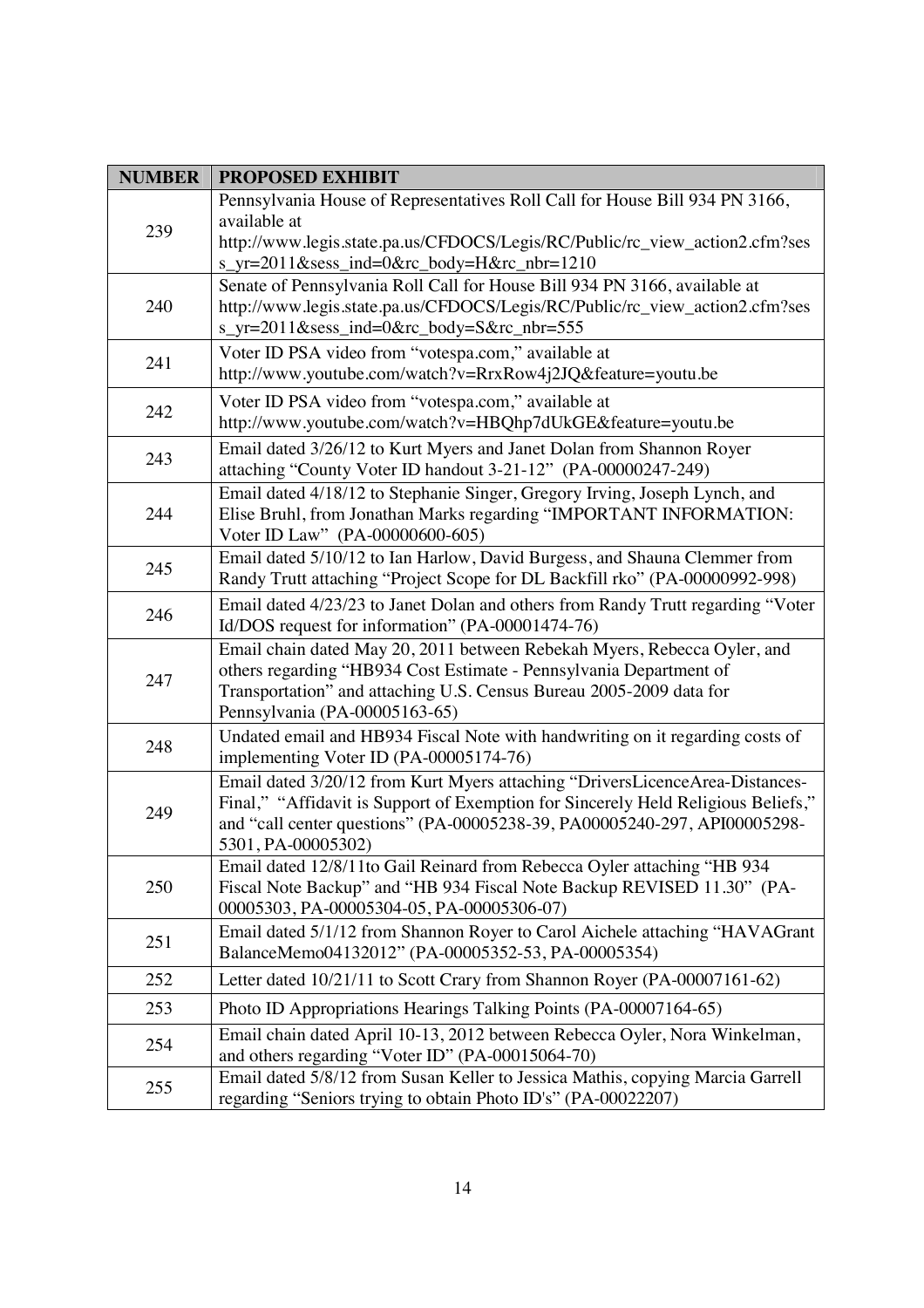| <b>NUMBER</b> | <b>PROPOSED EXHIBIT</b>                                                                                                                                                                                                                                                                                                        |
|---------------|--------------------------------------------------------------------------------------------------------------------------------------------------------------------------------------------------------------------------------------------------------------------------------------------------------------------------------|
| 256           | "Questions and discussion items for meeting with DOS, March 27, 2012" (PA-<br>00022209-212)                                                                                                                                                                                                                                    |
| 257           | Email dated 4/12/12 between Charlene Csinicsek and Jessica Mathis regarding<br>"Voter ID" (PA-00022567-68)                                                                                                                                                                                                                     |
| 258           | Email dated 4/18/12 from Nora Winkelman to Cindy Cashman and Catherine<br>Mowad (forwarded to others) attaching Affirmation (PA-00031661-62, PA-<br>00031663)                                                                                                                                                                  |
| 259           | Email dated 5/17/12 from Lin Kulp to Senator Bob Mensch (forwarded to Patrick<br>Geho, Shannon Royer, Megan Sweeney, Rebecca Oyler, Ronald Ruman, and<br>others) regarding "Contact Your State Officials" (PA-00031774-77)                                                                                                     |
| 260           | Email dated 5/10/12 to Tricia Graham from Megan Sweeney regarding "Voter<br>ID" (PA-00036577)                                                                                                                                                                                                                                  |
| 261           | Voter ID "To-Do List" dated 5/2/12 (PA-00037776-77)                                                                                                                                                                                                                                                                            |
| 262           | Email dated 5/1/2012 from Megan Sweeney to multiple recipients regarding<br>"Voter ID Provisional Ballot Question" (PA-00037808)                                                                                                                                                                                               |
| 263           | Email dated 4/25/12 from Tricia Graham to Megan Sweeney regarding "Voter ID<br>question" (PA-00037809)                                                                                                                                                                                                                         |
| 264           | "Requirements of new Voter ID Law (Act 18 of 2012)" (PA-00042802-809)                                                                                                                                                                                                                                                          |
| 265           | Email chain dated 3/29-4/2/12 between Shannon Royer, Rebecca Oyler, Ronald<br>Ruman, and Megan Sweeney regarding "Voter ID and Revenue" (PA-00047482-<br>85)                                                                                                                                                                   |
| 266           | Email dated 5/4/12 to Marina Matthew, Debra Romberger, Megan Sweeney,<br>Kathleen Kotula, and others from Janet Dolan regarding "Birth Cert" and<br>attaching "Voter ID Certification - Birth," "DOT DOH Process," and "Voter ID<br>Frequently Asked Questions" (PA-00048619, PA-00048620-21, PA-00048622,<br>PA-00048623)     |
| 267           | Email chain dated from 4/26 - 5/9/12 between Ian Harlow, Randy Trutt, Michael<br>White, and others regarding "Voter ID/DOS Request for Information Follow Up<br>from April 26th Meeting" attaching "Sample Transmitted Files" and 'CQ 20182<br>Technical specifications-UPDATE" (PA-00048650-52, PA-00048653, PA-<br>00048654) |
| 268           | Email chain dated 3/19/12 between Shannon Royer, Kathleen Kotula, Ronald<br>Ruman, and others regarding "Name Changes" (PA-00049454-55)                                                                                                                                                                                        |
| 269           | Email chain dated 3/2/12 between Gary Kaskie, Kathy Ralls, Robert McDonald,<br>and John Bowser regarding "Data Request" (PA-00052477)                                                                                                                                                                                          |
| 270           | Email chain dated 3/18-5/13/11 between Tammi Popp, Kurt Myers, Kara<br>Templeton, and others regarding "Data Request: House Appropriations<br>Committee (D)" (PA-00052991-94)                                                                                                                                                  |
| 271           | Email dated 3/22/12 from Gary Kaski to Kara Templeton (forwarded to Kurt<br>Myers) regarding "Fee Waiver 27 for 3/21/12" and attaching a report of the same<br>(PA-00053065, PA000053066)                                                                                                                                      |
| 272           | Email chain dated 10/25-26/11 between Gary Kaskie, Kara Templeton, and others                                                                                                                                                                                                                                                  |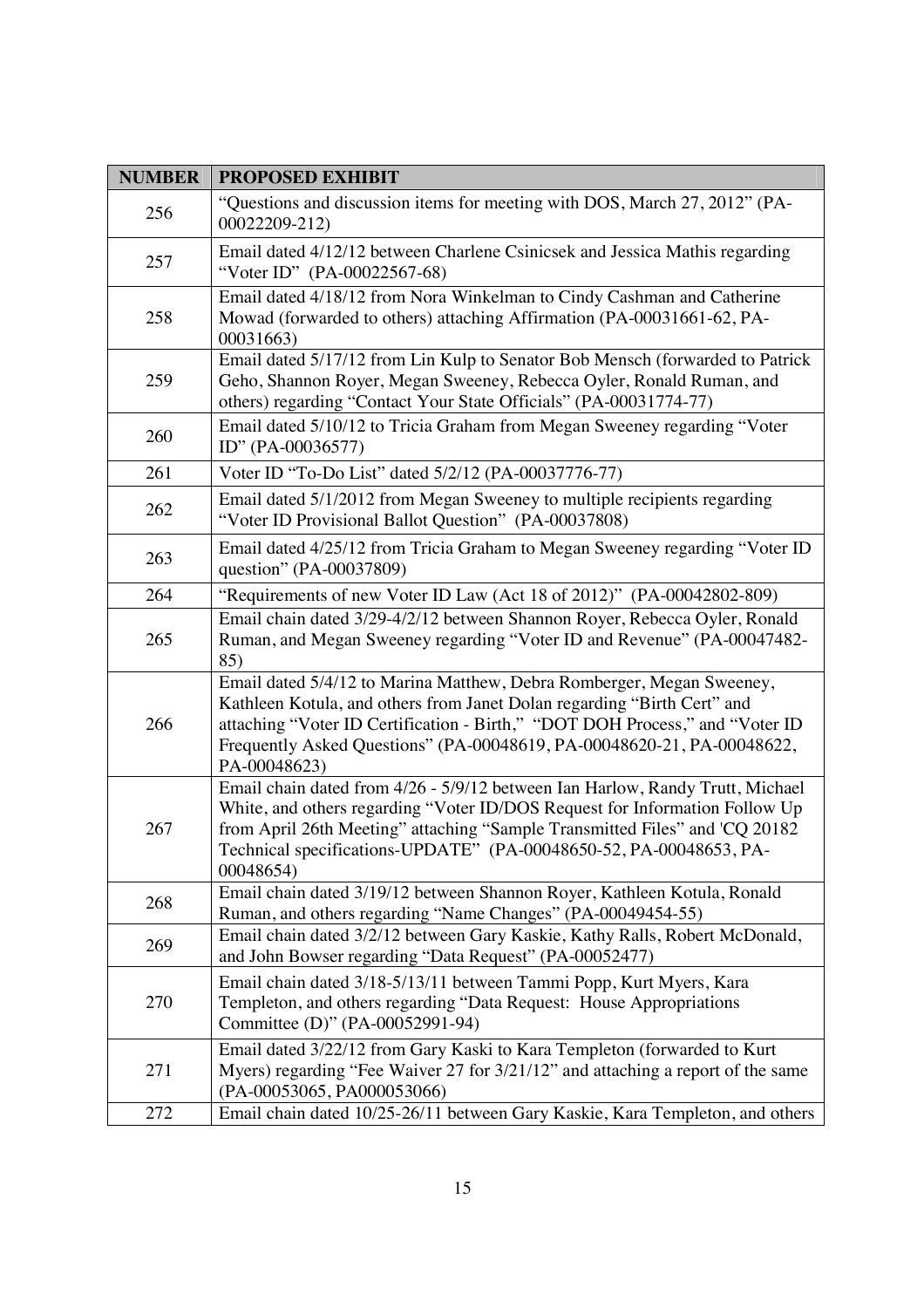| <b>NUMBER</b> | <b>PROPOSED EXHIBIT</b>                                                                                                                                                                                          |
|---------------|------------------------------------------------------------------------------------------------------------------------------------------------------------------------------------------------------------------|
|               | regarding "Questions re: Photo ID bill" (PA-00053727-29)                                                                                                                                                         |
| 273           | Email chain dated 10/25-26/11 between Janet Dolan, Kara Templeton, Kurt<br>Myers, and others regarding "Questions re: Photo ID bill" (PA-00053737-38)                                                            |
| 274           | Email chain dated 9/2/11 between Kara Templeton, Janet Dolan, Scott Shenk,<br>Tammi Popp, and others regarding "Reporter Inquiry: % of Registered Voters<br>with ID" (PA-00053750-51)                            |
| 275           | Email chain dated 4/18/12 between Kurt Myers, Cindy Cashman, Janet Dolan,<br>Scott Shenk, and Paul Gnazzo regarding "Another Voter ID question" (PA-<br>00054066-69)                                             |
| 276           | Email chain dated 5/21-24/12 between Scott Shenk, Cindy Cashman, Janet Dolan,<br>and others regarding "PHOTO IDENTIFICATION FOR THE HOMELESS"<br>$(PA-00054102)$                                                 |
| 277           | Email chain dated 4/3-4/12 between Joe Murzyn, Kurt Myers, and others<br>regarding "Voter ID/PennDOT ID" (PA-00054144-45)                                                                                        |
| 278           | Email chain dated 3/5/12 between Kurt Myers, Cindy Cashman, Joe Murzyn, and<br>others regarding "HB 934 - Voter ID" (PA-00054282-84)                                                                             |
| 279           | Email dated 4/19/12 from Ronald Beatty (forwarded by Scott Shenk) regarding<br>"Voter I.D. update" and attaching "Voter ID_Expired" (PA-00054467-68, PA-<br>00054469)                                            |
| 280           | Email dated 3/28/12 to Ronald Johnson, Tatiana Warren, Sean Rumbaugh, James<br>Stone, and Donna Mengel regarding "Voter IDs" (PA-00054488)                                                                       |
| 281           | Correspondence between Rick Loughery and the Department of State regarding<br>Veterans IDs without expiration dates (PA-00055179-184)                                                                            |
| 282           | "Follow-Up for May 23, 2012 WebEx Meeting for Voter ID Law" (PA-<br>00055248-251)                                                                                                                                |
| 283           | Email dated 6/12/12 from Jonathan Marks to county election officials regarding<br>"COUNTY VOTER ID QUESTION - Share the Response" (PA-00055258-260)                                                              |
| 284           | Email dated 5/24/12 from Jeff Greenburg to county election officials and others<br>(forwarded by Judith Holjes) regarding "Voter ID Discussion 1" and the 511<br>Shared Ride information (PA-00055401-04)        |
| 285           | Email dated 6/19/12 from Nicholas Yingst to Judith Holjes (forwarded to<br>Jonathan Marks) regarding "Photo ID Question - 'Substantially conform" (PA-<br>00055503)                                              |
| 286           | Email dated 6/12/12 from Renee Smithkors to Jonathan Marks, Jessica Mathis,<br>Suzanne Seitz, and Adam Yake regarding "Problem" (PA-00055643)                                                                    |
| 287           | Email dated 4/18/12 from Jonathan Marks to Stephanie Singer, Gregory Irving,<br>Joseph Lynch, and Elise Bruhl regarding "IMPORTANT INFORMATION:<br>Voter ID Law" (PA-00055760-65)                                |
| 288           | Email dated 6/6/12 from Janie Inferrera to Patrick Geho (forwarded to Shannon<br>Royer, Megan Sweeney, Paul Gnazzo, Joseph Murzyn, and Kurt Myers)<br>regarding "Voter ID issue at Bedford DLC" (PA-00055837-38) |
| 289           | Email chain dated 5/15-25/12 between Jonathan Marks, Stephanie Singer, and<br>others regarding "readily distinguishable" (PA-00056015-19)                                                                        |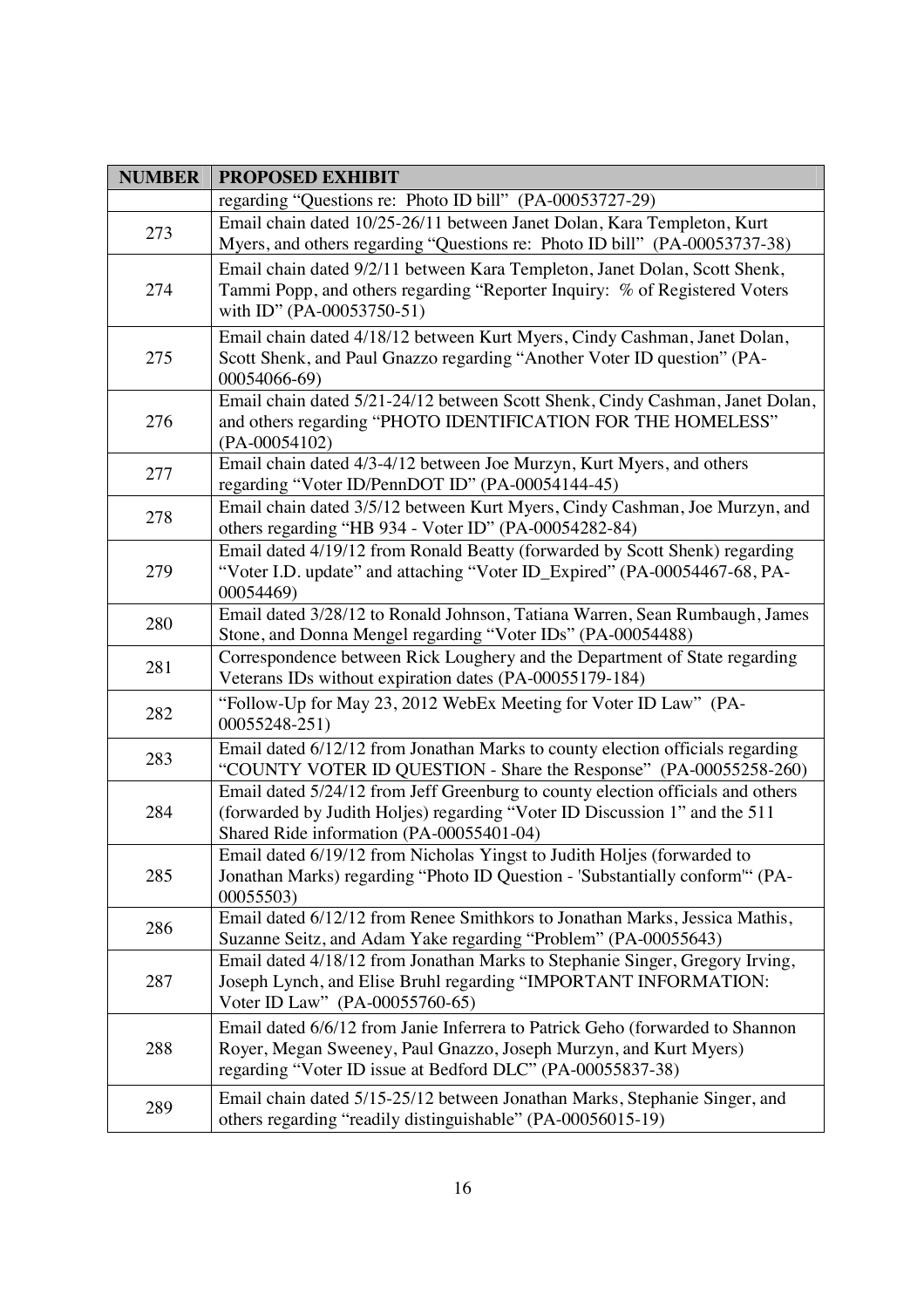| <b>NUMBER</b> | <b>PROPOSED EXHIBIT</b>                                                                                                                                                                                                                                                                           |
|---------------|---------------------------------------------------------------------------------------------------------------------------------------------------------------------------------------------------------------------------------------------------------------------------------------------------|
| 290           | Email dated 5/16/12 to Judith Holjes from Marion Medalis regarding "Voter ID"<br>$(PA-00056244)$                                                                                                                                                                                                  |
| 291           | Email dated 6/21/12 to Kathleen Kotula, Shauna Clemmer, and Jonathan Marks<br>from Ian Harlow regarding "SSN" (PA-00056743)                                                                                                                                                                       |
| 292           | Voter ID Report dated 6/15/12 from Megan Sweeney to Shannon Royer (PA-<br>00061768-772)                                                                                                                                                                                                           |
| 293           | Email dated 6/12/12 from Chris Miller to Ian Harlow, Shannon Royer, Jonathan<br>Marks, Kathleen Kotula, Shauna Clemmer, and others regarding "Department of<br>State (DOS) ID Requirements" (PA-00062280, PA-00062281, PA-00062282)                                                               |
| 294           | Provisional Ballot Certified Results from the 2010 General Election (PA-<br>00064028-030)                                                                                                                                                                                                         |
| 295           | Email dated 6/21/12 between Ian Harlow and Cassius Arulkumaran regarding<br>"match universe" (PA-00071552)                                                                                                                                                                                        |
| 296           | Email dated 6/1/12 from Donna VanBourgondien to Ron Waterman and Jonathan<br>Marks regarding "Voter ID at Riddle Village" and attaching care facilities<br>documents (PA-00077678-680, PA-00077681, PA-00077682, PA-00077683-698)                                                                 |
| 297           | Documents relating to letter to registered voters without Pennsylvania<br>Department of Transportation ID (PA-00078554-58)                                                                                                                                                                        |
| 298           | Letter dated 6/14/12 to Governor Tom Corbett from Representative Eddie Day<br>Pashinski (PA-00078562-63)                                                                                                                                                                                          |
| 299           | Task list dated 6/18/12 (PA-00078810-865)                                                                                                                                                                                                                                                         |
| 300           | Email dated 6/6/12 to Megan Sweeney from Patricia Caimano regarding "Dept of<br>Veterans Affairs" and attaching a copy of the Nelson Ambruoso's Veterans<br>Affairs ID (PA-00079195, PA-00079196)                                                                                                 |
| 301           | Email dated 6/13/12 to Patricia Dillon from Susan Boyle (forwarded to others)<br>regarding "Constituent Inquiry -- Voter ID" (PA-00079236-37)                                                                                                                                                     |
| 302           | Email chain dated 6/11-13/12 between Cassius Arulkumaran, Ian Harlow, Randy<br>Trutt, and others regarding "DOS/PennDOT Backfilling" (PA-00079694-96)                                                                                                                                             |
| 303           | Voter ID Report dated 6/1/12 from Megan Sweeney to Shannon Royer (PA-<br>00080140-143)                                                                                                                                                                                                            |
| 304           | Voter ID Report dated 6/11/2 from Megan Sweeney to Shannon Royer (PA-<br>00081000-004)                                                                                                                                                                                                            |
| 305           | H.R., 196-15, 196th Sess., at 339 (Pa. 2012)                                                                                                                                                                                                                                                      |
| 306           | Pennsylvania Department of State, "Department of State and PennDOT Confirm<br>Most Registered Voters Have Photo ID" (July 3, 2012)                                                                                                                                                                |
| 307           | Pennsylvania Budget and Policy Center, "New Data Suggest Hundreds of<br>Thousand Could be Disenfranchised by Pennsylvania's Voter ID Law" (Jul. 6,<br>2012), available at http://pennbpc.org/new-data-suggest-hundreds-thousands-<br>could-be-disenfranchised-pennsylvania%E2%80%99s-voter-id-law |
| 308           | Identification and Residency Requirements for U.S. Citizens,<br>www.dmv.state.pa.us/ pdotforms/fact_sheets/ pub195us.pdf                                                                                                                                                                          |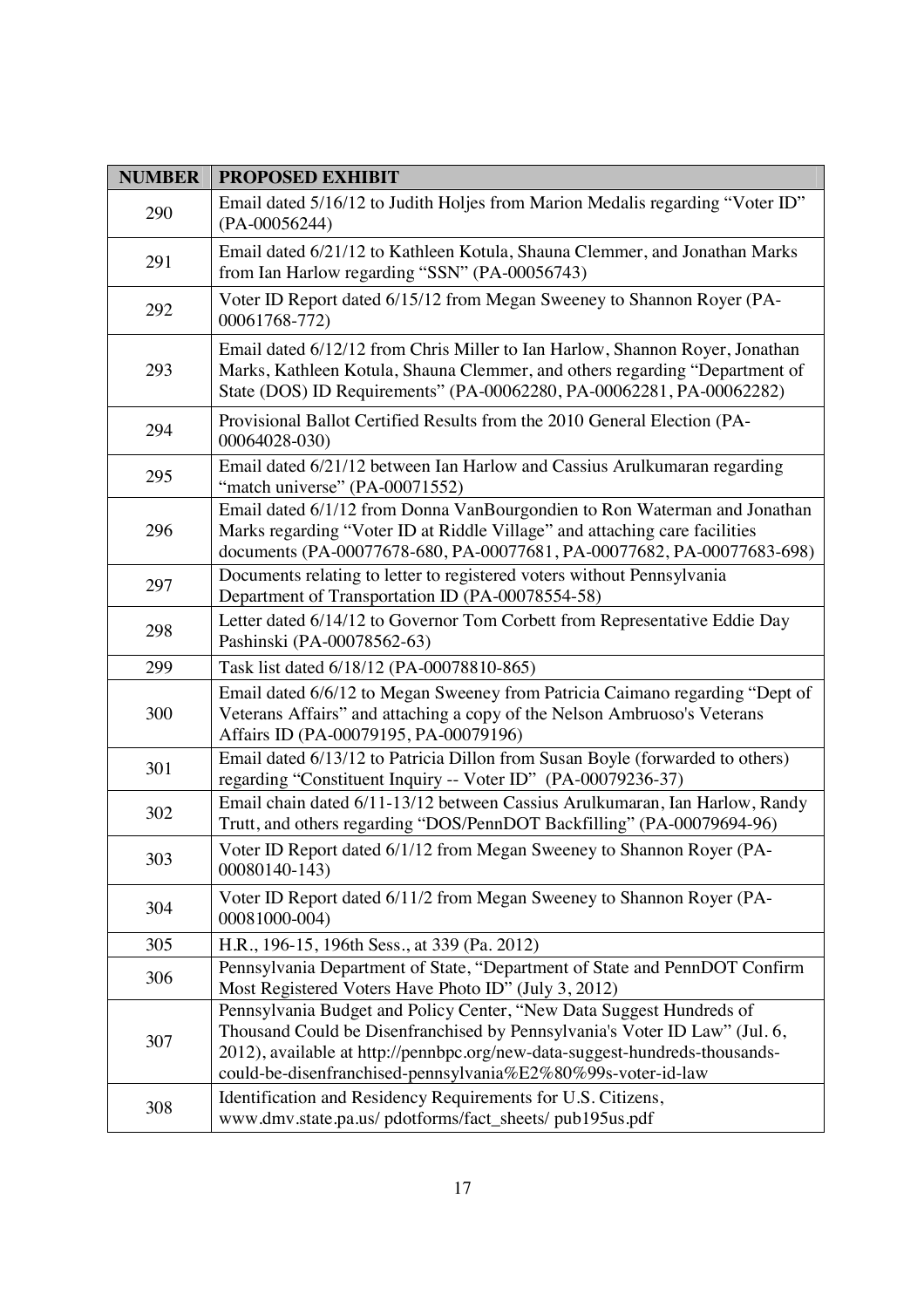| <b>NUMBER</b> | <b>PROPOSED EXHIBIT</b>                                                                                                                                                                                                                                                                               |
|---------------|-------------------------------------------------------------------------------------------------------------------------------------------------------------------------------------------------------------------------------------------------------------------------------------------------------|
| 309           | Centers for Disease Control and Prevention/National Center for Health Statistics,<br>U.S. Vital Statistics System: Major Activities and Developments, 1950-95 at 10-<br>11 (1997)                                                                                                                     |
| 310           | Pennsylvania Department of Transportation, Driver & Vehicle Services,<br>Locations Info Center, available at<br>http://www.dmv.state.pa.us/centers/locationsCenter.shtml                                                                                                                              |
| 311           | New Voter ID Law, Pennsylvania Department of Transportation,<br>http://www.dmv.state.pa.us/voter/voteridlaw.shtml (current application for<br>PennDOT non-driver photo ID)                                                                                                                            |
| 312           | "Voting by Alternative Ballot," available at<br>http://www.portal.state.pa.us/portal/server.pt?open=514&objID=1174089&parent<br>name=ObjMgr&parentid=194&mode=2                                                                                                                                       |
| 313           | Pennsylvania Department of State, "Pennsylvania Secretary of Commonwealth:<br>Photo ID Protects Integrity of Every Vote" (Aug. 23, 2011), available at<br>http://www.bizjournals.com/prnewswire/press_releases/2011/08/23/DC56264                                                                     |
| 314           | Pennsylvania Department of State, "Department of State Reminds Candidates of<br>Petition Filing Deadlines for Primary Election" (Feb. 13, 2012)                                                                                                                                                       |
| 315           | Marc Levy,"Voter ID bill nears end of debate in Pa. House" (Mar. 12, 2012)<br>available at http://www.chron.com/news/article/Voter-ID-bill-nears-end-of-<br>debate-in-Pa-House-3399666.php                                                                                                            |
| 316           | Pennsylvania Department of State, "March 26 is Deadline to Register to Vote in<br>Pennsylvania Primary" (Mar. 19, 2012)                                                                                                                                                                               |
| 317           | "Aichele defends voter ID law," The Tribune-Democrat (Apr. 4, 2012), available<br>at http://tribune-democrat.com/local/x611942632/Aichele-defends-voter-ID-law                                                                                                                                        |
| 318           | John Guerriero, "Aichele visits Erie to promote states new voter ID law," Erie<br>Times-News (Apr. 6, 2012), available at<br>http://www.goerie.com/article/20120406/NEWS02/304059870/Aichele-visits-<br>Erie-to-promote-state%27s-new-voter-ID-law                                                    |
| 319           | "Secretary of the Commonwealth Visits Several Philadelphia Polling Places," PR<br>Newswire (Apr. 24, 2012), available at http://www.prnewswire.com/news-<br>releases/secretary-of-commonwealth-visits-several-philadelphia-polling-places-<br>reports-voter-id-soft-rollout-going-well-148733075.html |
| 320           | Pete Bannan, "PA Secretary of State comes to Radnor to unveil voter IDs for<br>nursing home residents," Mainline Media News (May 9, 2012), available at<br>http://mainlinemedianews.com/articles/2012/05/09/main_line_suburban_life/new<br>s/doc4fa9e1c2057c6717669766.txt                            |
| 321           | Video of Carol Aichele addressing nursing home residents, available at<br>http://mainlinemedianews.com/articles/2012/05/09/main_line_suburban_life/new<br>s/doc4fa9e1c2057c6717669766.txt                                                                                                             |
| 322           | Carol Aichele, "Protect votes of all citizens" (Jun 4. 2012), available at<br>http://www.philly.com/philly/opinion/20120604_Protect_votes_of_all_citizens.ht<br>ml                                                                                                                                    |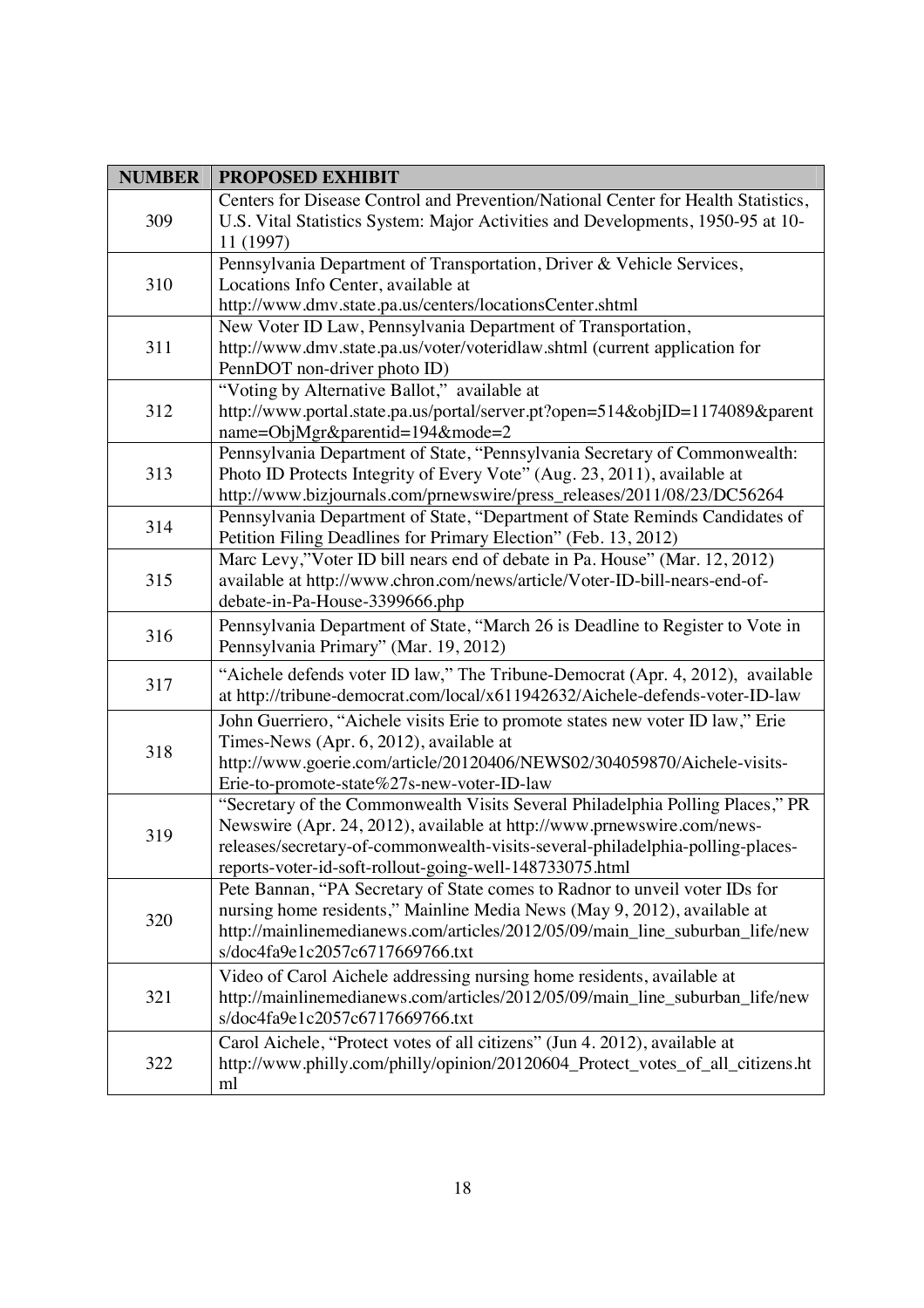| <b>NUMBER</b> | <b>PROPOSED EXHIBIT</b>                                                                      |
|---------------|----------------------------------------------------------------------------------------------|
| 323           | Barbara Miller, "Palmyra library hosting session on new voter ID law," The                   |
|               | Patriot-News (June 5, 2012), available at                                                    |
|               | http://www.pennlive.com/midstate/index.ssf/2012/06/palmyra_library_hosting_se                |
|               | ssio.html                                                                                    |
|               | Pennsylvania Department of State, "Secretary of Commonwealth Announces                       |
| 324           | Voter ID Education Partnership With PA Library Association" (June 6, 2012),                  |
|               | available at http://news.yahoo.com/secretary-commonwealth-announces-voter-id-                |
|               | education-partnership-pa-174119227.html                                                      |
|               | Pennsylvania Department of State, "Department of State and PennDOT Confirm                   |
| 325           | Most Registered Voters Have Photo ID" (Jul. 3, 2012), available at                           |
|               | http://www.prnewswire.com/news-releases/department-of-state-and-penndot-                     |
|               | confirm-most-registered-voters-have-photo-id-161244395.html                                  |
|               | Bob Warner, "Voter ID law may affect more Pennsylvanians than previously                     |
| 326           | estimated" (Jul. 5, 2012), available at http://articles.philly.com/2012-07-                  |
|               | 05/news/32537732_1_voter-id-new-voter-id-cards                                               |
|               | James McGinnis, "More than 70K in Bucks, Montco lack a PennDOT ID to vote"                   |
|               | $($ Jul. $6, 2012)$ , available at                                                           |
| 327           | http://www.phillyburbs.com/news/local/courier_times_news/more-than-k-in-                     |
|               | bucks-montco-lack-a-penndot-id/article_b58005eb-39a6-5646-9705-                              |
|               | 758a27b909c3.html                                                                            |
|               | Editorial, "State's voter ID law could shut out over half-million citizens," Daily           |
| 328           | News, (Jul. 9, 2012), available at http://articles.philly.com/2012-07-                       |
|               | 09/news/32602276_1_voter-id-law-commonwealth-carol-aichele-voter-                            |
|               | impersonation<br>Email chain dated 10/26/11 between Paul Gnazzo, Kara Templeton, Janet Dolan |
| 329           | and Kurt Myers regarding "Questions re: Photo ID bill" (PA-00053730-53731)                   |
|               | Email chain dated 1/4/12 between Paul Gnazzo, Janet Dolan, Anita Wasko and                   |
| 330           | Kurt Myers regarding "Fiscal Note for HB 934 PN 2873" (PA-00054273-54274)                    |
|               | Email dated 3/2/12 between Casey Policastro and Allison Swindell regarding                   |
| 331           | "Voter ID" (PA-00054245)                                                                     |
|               |                                                                                              |
| 332           | Email chain dated 4/5/12 between Andrew Sandusky and Alison Taylor regarding                 |
|               | "Voter ID" (PA-00024946-24949)                                                               |
| 333           | Pennsylvania Department of State Project Scope Statement Draft (PA-00064691-                 |
|               | 64696)                                                                                       |
| 334           | Pennsylvania Department of State draft memoranda dated 6/21/12 from Ian                      |
|               | Harlow to Shannon Royer regarding "PennDOT/ DOS Data Analysis" with                          |
|               | handwritten notes (PA-00056738-56740)                                                        |
| 335           | Pennsylvania Department of State draft memoranda dated 6/21/12 from Ian                      |
|               | Harlow to Shannon Royer regarding "PennDOT/ DOS Data Analysis" with                          |
|               | handwritten notes (PA-00064711-64712)                                                        |
| 336           | Numbers of active and inactive voters in Pennsylvania by county (PA-00071558-                |
|               | 71559)                                                                                       |
| 337           | Pennsylvania Department of State flowchart outlining process to issue a DOS ID               |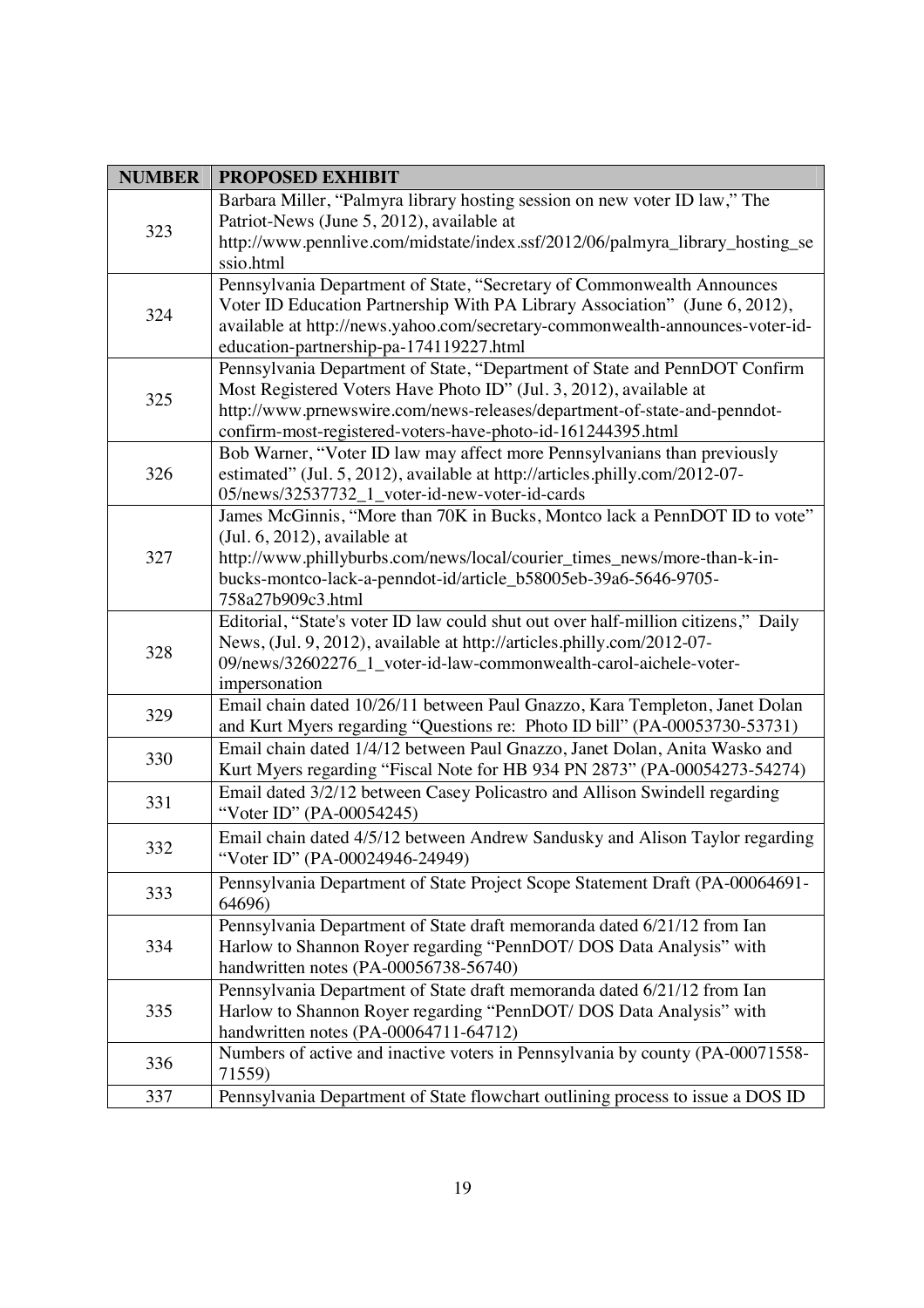| <b>NUMBER</b> | <b>PROPOSED EXHIBIT</b>                                                                                                                                                                                                                                                                                                                            |
|---------------|----------------------------------------------------------------------------------------------------------------------------------------------------------------------------------------------------------------------------------------------------------------------------------------------------------------------------------------------------|
| 338           | Pennsylvania Department of State project plan and timeline for new DOS Voter<br>ID design, testing and implementation                                                                                                                                                                                                                              |
| 339           | Draft PA Department of State process and procedure document for new DOS<br>Voter ID issuance                                                                                                                                                                                                                                                       |
| 340           | Email dated 7/13/2012 from Kara Templeton to Scott Shenk regarding "DOS<br>Voter ID Assessment - Phase 1 Initial Issuance" and attaching Pennsylvania<br>Department of Transportation Analysis of initial DOS Voter ID                                                                                                                             |
| 341           | MorphoTrust/Safran 7/5/12 response to the Pennsylvania Department of<br>Transportation's RFQ and quote                                                                                                                                                                                                                                             |
| 342           | MorphoTrust/Safran 7/2/12 response to the Pennsylvania Department of<br>Transportation's RFQ and quote                                                                                                                                                                                                                                             |
| 343           | 7/12/2012 design concepts for new Pennsylvania Department of State/PennDOT<br>Voter ID                                                                                                                                                                                                                                                             |
| 344           | Email dated 7/12/12 from Kim Bartins regarding "I.D. / Free I.D."                                                                                                                                                                                                                                                                                  |
| 345           | Email dated 6/6/12 to Kim Bartins from Scott Shenk regarding "Reminder - Voter<br>ID Cards"                                                                                                                                                                                                                                                        |
| 346           | Email dated 5/5/12 from Kim Bartins to various recipients regarding "Manual<br>Certification/Verification of Birth Records"                                                                                                                                                                                                                        |
| 347           | Email dated 5/4/12 from Scott Shenk to various recipients regarding<br>"Certification of Birth Records"                                                                                                                                                                                                                                            |
| 348           | "Alternative Process for Pennsylvania Natives Without a Birth Certificate Who<br>Need an ID for Voting"                                                                                                                                                                                                                                            |
| 349           | Email dated 7/16/12 to Janet Dolan from Kara Templeton regarding "Voter ID<br>[redacted]"                                                                                                                                                                                                                                                          |
| 350           | Email dated 5/30/12 to Janet Dolan and Kurt Myers from Cindy Cashman<br>regarding "2006 Department of Transportation Study"                                                                                                                                                                                                                        |
| 351           | Email dated 5/24/12 to Scott Shenk, Janet Dolan, and Kurt Myers from Cindy<br>Cashman regarding "PHOTO IDENTIFICATION FOR THE HOMELESS"                                                                                                                                                                                                            |
| 352           | "Proposed SSN Exception Processing"                                                                                                                                                                                                                                                                                                                |
| 353           | "Timeline Key Identification Verification and Credentialing Enhancements for<br>Driver's License and Identification Cards"                                                                                                                                                                                                                         |
| 354           | Documents related to Maggie Davenport (VOTE-00002044, VOTE-00002045)                                                                                                                                                                                                                                                                               |
| 355           | Documents related to Christine Sutter (VOTE-00002046-47)                                                                                                                                                                                                                                                                                           |
| 356           | Pennsylvania Department of State letter to voters regarding Voter ID<br>requirements                                                                                                                                                                                                                                                               |
| 357           | Letter from Robert Melusky, Dir., Adult Residential Licensing, Pa. Dep't of<br>Public Welfare, to Personal Care Home Operators (June 1, 2012)                                                                                                                                                                                                      |
| 358           | Driver's License/Photo ID/Learner's Permit Info for New Residents,<br>Pennsylvania Department of Transportation,<br>http://www.dmv.state.pa.us/new_residents/driver_license.shtml and Obtaining<br>Your Driver's License, Pennsylvania Department of Transportation,<br>http://www.dmv.state.pa.us/teenDriversCenter/obtainingLearnersPermit.shtml |